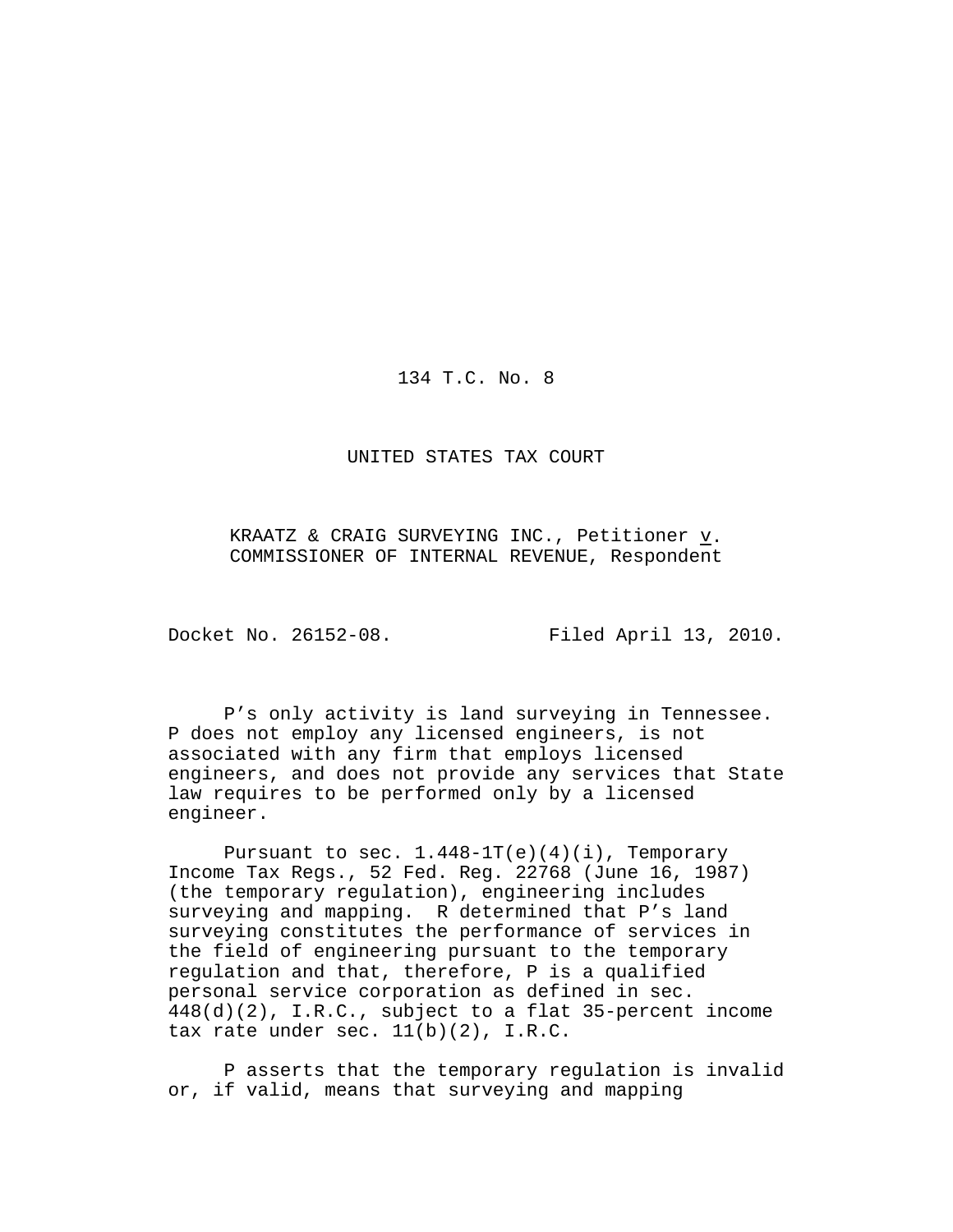services, if performed by an engineer, would qualify as services in the qualifying field of engineering and does not apply in P's situation. P asserts, citing Grutman-Mazler Engg. Inc. v. Commissioner, T.C. Memo. 2008-140, and Alron Engg. & Testing Corp. v. Commissioner, T.C. Memo. 2000-335, that the Court should look to State law to decide whether surveying is in the field of engineering. P contends that land surveying in Tennessee can be performed only by a licensed land surveyor and that P is not licensed to perform any activity which State law requires to be performed by a licensed engineer.

1. Held: Whether a service is performed in a qualifying field under sec. 448(d)(2), I.R.C., is to be decided by examining all relevant indicia and is not controlled by State licensing laws. See Rainbow Tax Serv., Inc. v. Commissioner, 128 T.C. 42, 46-47 (2007).

2. Held, further, the temporary regulation is supported by the legislative history, by the ordinary meaning of the term "civil engineering", which encompasses surveying, Webster's Third New International Dictionary 413 (2002), and by other indicia that surveying is regarded as within the field of engineering; it is valid under Natl. Muffler Dealers Association v. United States, 440 U.S. 472 (1979) (it implements the congressional mandate in a reasonable manner), and under Chevron U.S.A. Inc. v. Natural Res. Def. Council, Inc., 467 U.S. 837, 842-843 (1984) (it is not arbitrary, capricious, or manifestly contrary to the statute).

3. Held, further, P's land surveying is a service performed in the field of engineering under sec.  $448(d)(2)$ , I.R.C., and P is subject to the flat 35percent income tax rate under sec. 11(b)(2), I.R.C.

Maurice W. Gerard, for petitioner.

Caroline R. Krivacka, for respondent.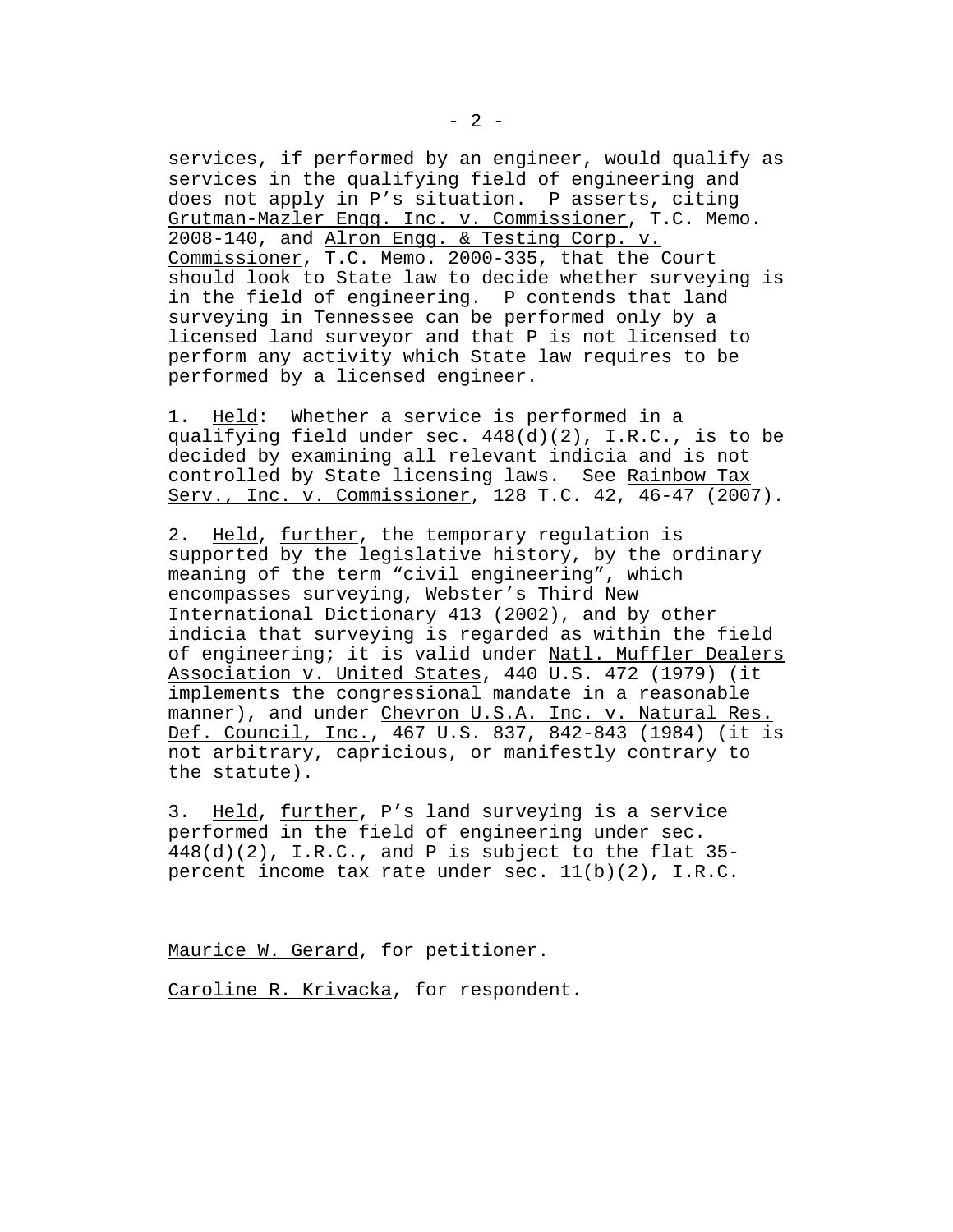#### OPINION

DAWSON, Judge: Respondent determined a deficiency of \$9,762 in petitioner's Federal income tax for its tax year ending December 31, 2005. In the notice of deficiency, respondent determined that petitioner is a qualified personal service corporation under section 448 subject to a flat 35-percent income tax rate under section  $11(b)(2)$ .<sup>1</sup> Whether petitioner is a qualified personal service corporation depends upon whether petitioner's sole activity of land surveying constitutes the performance of services in the field of engineering for purposes of section 448.

#### Background

This case was submitted fully stipulated under Rule 122, and the stipulated facts are incorporated as our findings by this reference.<sup>2</sup>

Petitioner was incorporated under the laws of the State of Tennessee. Its principal place of business is Seymour, Tennessee. Petitioner timely filed Form 1120, U.S. Corporation Income Tax Return, for 2005, reporting taxable income of \$48,808 and tax of \$7,321.

 $- 3 -$ 

<sup>&</sup>lt;sup>1</sup>Unless otherwise indicated, section references are to the Internal Revenue Code in effect for 2005, and Rule references are to the Tax Court Rules of Practice and Procedure.

<sup>2</sup>Respondent previously filed a motion for summary judgment pursuant to Rule 121. The parties' submission of the case fully stipulated renders that motion moot.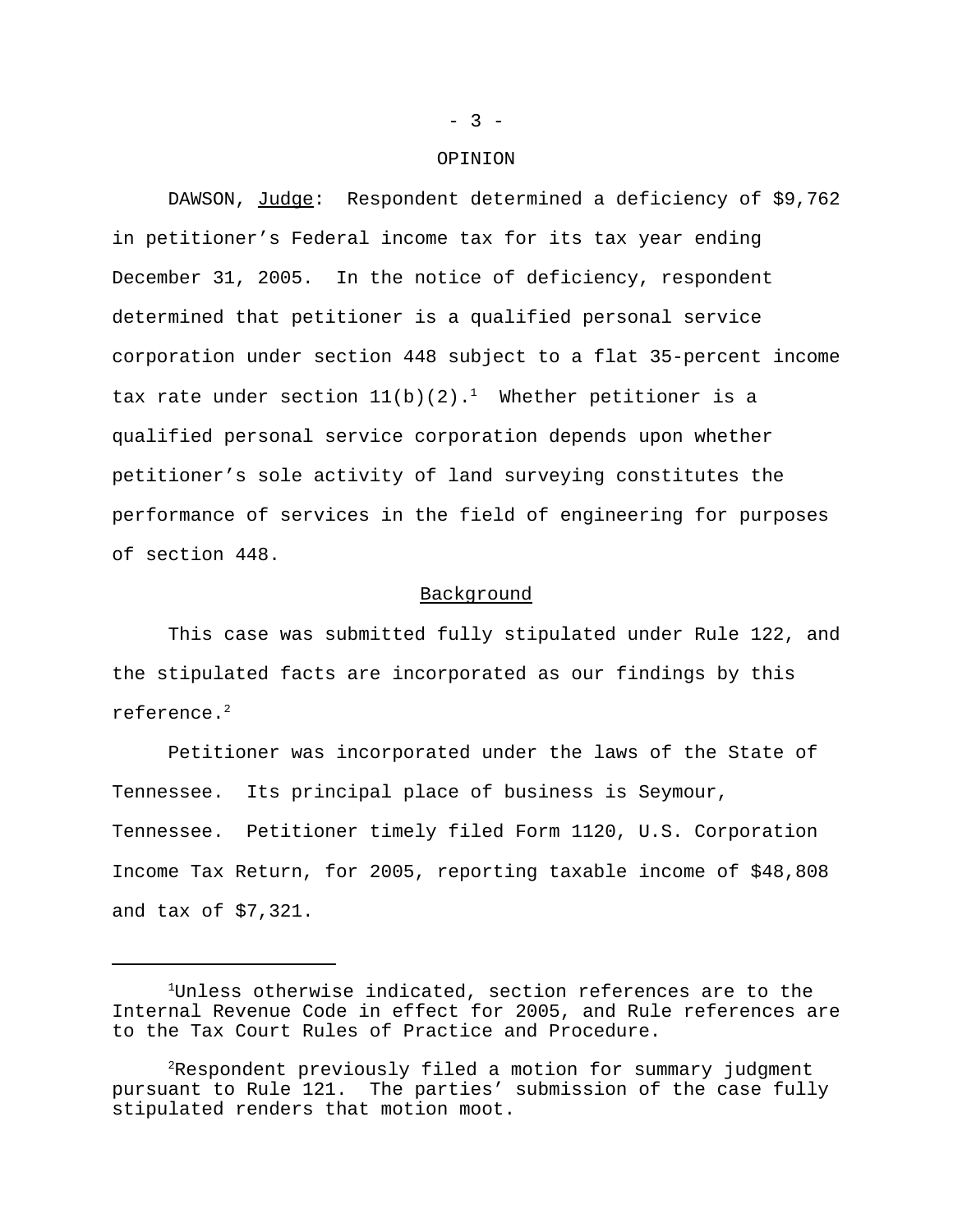Petitioner is in the business of surveying land, and land surveying is the only service petitioner provides. Petitioner does not have any employees who are licensed engineers, is not associated with any firm that employs licensed engineers, and does not provide any services that State law requires to be performed only by a licensed engineer.

### Discussion

# I. Applicable Sections of the Internal Revenue Code and Regulations

Section 11(a) imposes a tax on the taxable income of every corporation. Although for Federal income tax purposes corporations generally are taxed at graduated income tax rates under section 11(b)(1), qualified personal service corporations as defined in section 448(d)(2) are taxed at a flat 35-percent income tax rate. Sec. 11(b)(2).

A qualified personal service corporation is any corporation that satisfies a function test and an ownership test. Sec. 448(d)(2). Petitioner argues that it is not a qualified personal service corporation because it does not meet the function test.<sup>3</sup>

The function test requires that substantially all of the corporation's activities involve the performance of services in the fields of "health, law, engineering, architecture,

<sup>3</sup>Petitioner has not asserted that it does not satisfy the ownership test and is deemed, therefore, to have conceded that the ownership test is satisfied if its land surveying is in the field of engineering.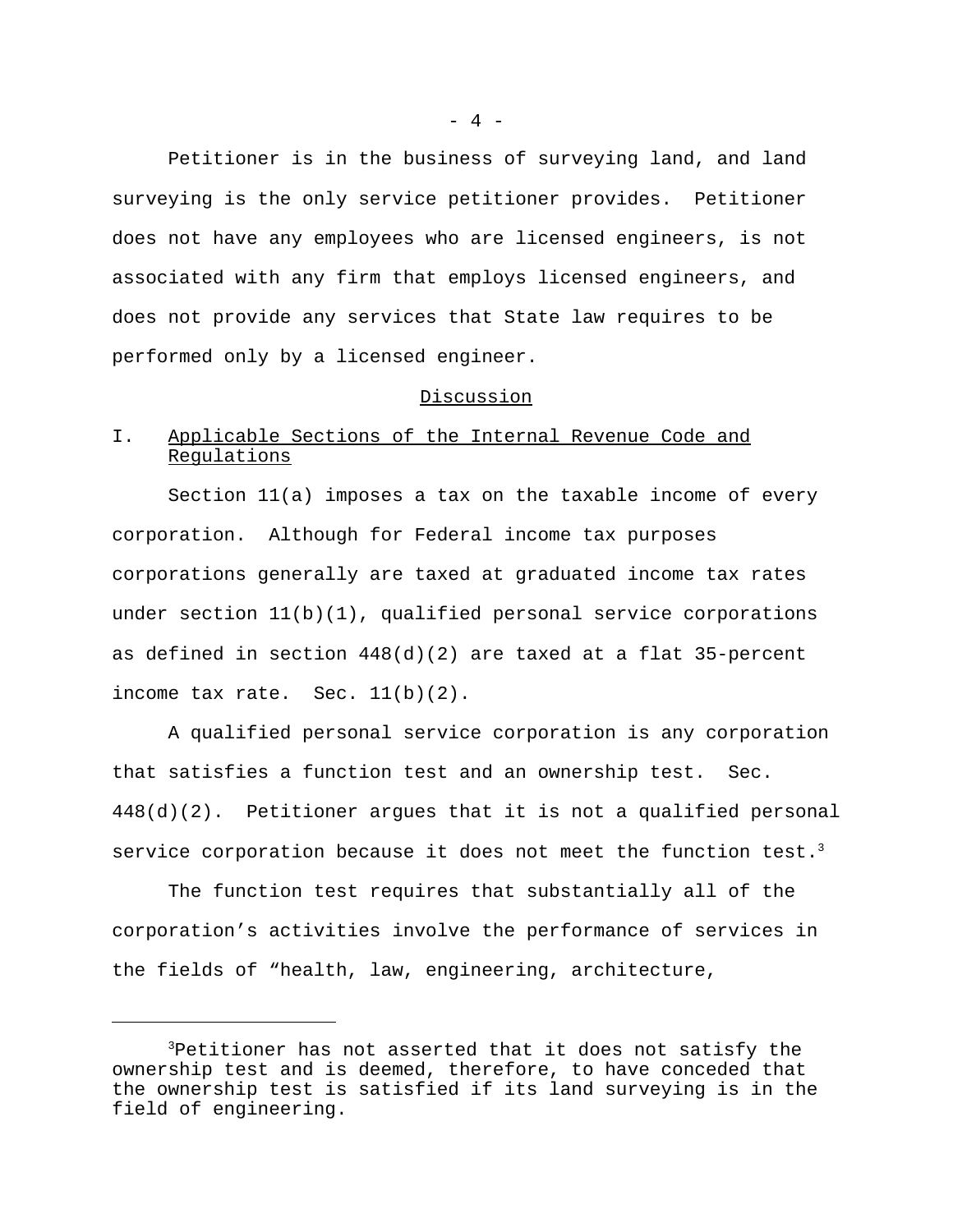$-5 -$ 

accounting, actuarial science, performing arts, or consulting"

(qualifying field). Sec. 448(d)(2)(A). Section

 $1.448-1T(e)(4)(i)$ , Temporary Income Tax Regs., 52 Fed. Reg. 22768

(June 16, 1987) (sometimes the temporary regulation), provides:

(4) Function test.--(i) In general.--A corporation meets the function test if substantially all the corporation's activities for a taxable year involve the performance of services in one or more of the following fields--

- (A) Health,
- (B) Law,
- (C) Engineering (including surveying and mapping),
- (D) Architecture,
- (E) Accounting,
- (F) Actuarial science,
- (G) Performing arts, or
- (H) Consulting.

Substantially all of the activities of a corporation are involved in the performance of services in any field described in the preceding sentence (a qualifying field), only if 95 percent or more of the time spent by employees of the corporation, serving in their capacity as such, is devoted to the performance of services in a qualifying field. For purposes of determining whether this 95 percent test is satisfied, the performance of any activity incident to the actual performance of services in a qualifying field is considered the performance of services in that field. Activities incident to the performance of services in a qualifying field include the supervision of employees engaged in directly providing services to clients, and the performance of administrative and support services incident to such activities.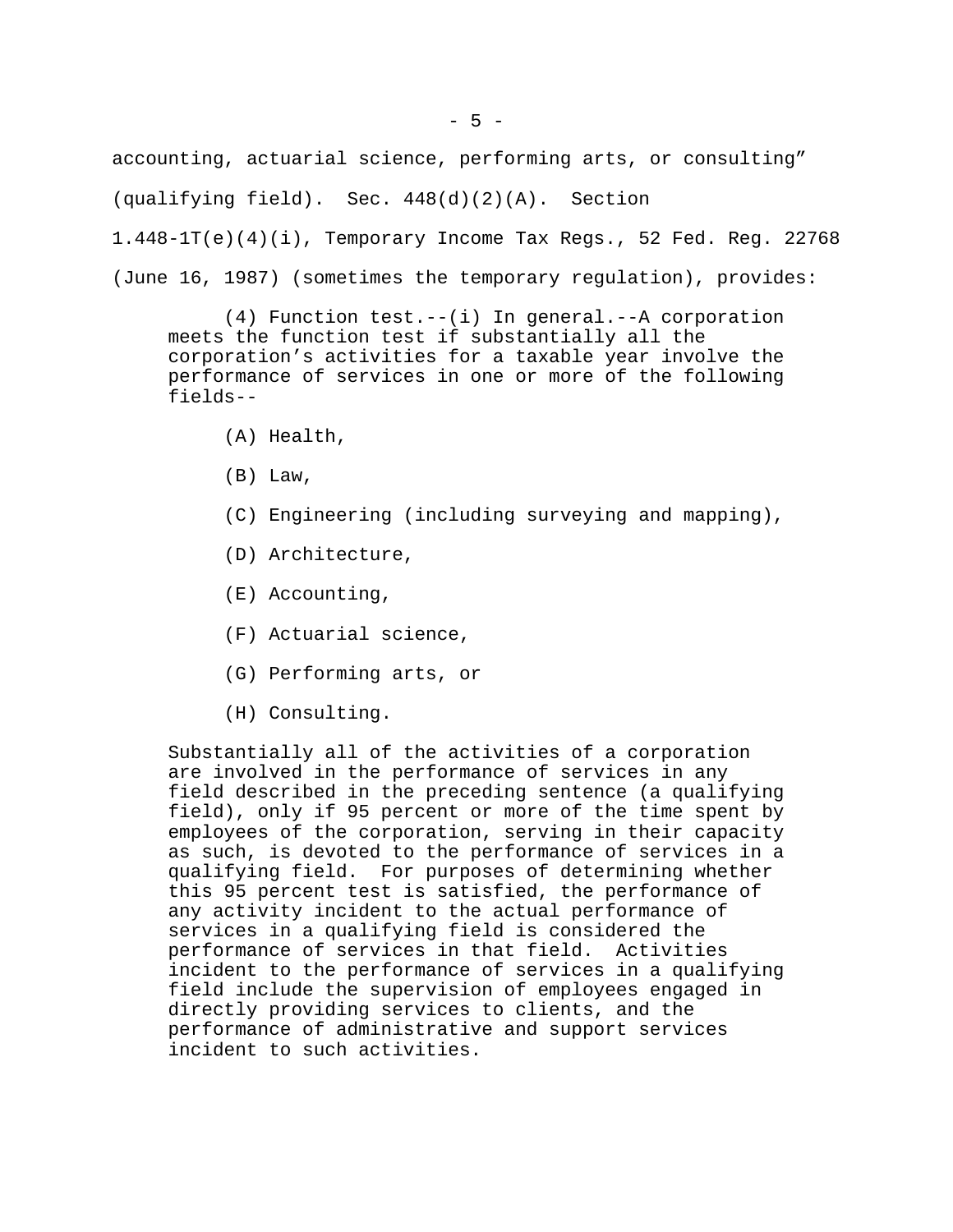### II. Positions of the Parties

Respondent determined that petitioner's land surveying constitutes the performance of services in the field of engineering pursuant to section  $1.448-1T(e)(4)(i)$ , Temporary Income Tax Regs., supra. Respondent asserts that the regulation is supported by the legislative history and reflects the congressional intent.

Petitioner asserts that the temporary regulation as interpreted and applied by respondent is invalid in that it expands the meaning of engineering beyond the ordinary meaning and brings into the definition of engineering the entirely separate profession of land surveying. Citing Grutman-Mazler Engg. Inc. v. Commissioner, T.C. Memo. 2008-140, and Alron Engg. & Testing Corp. v. Commissioner, T.C. Memo. 2000-335, petitioner asserts that the Court should look to State law to determine whether an activity is the performance of a service "in the field of engineering". Petitioner asserts that its land surveying is not performed in the field of engineering because the activities of engineering and land surveying are separately licensed and administered under Tennessee law. For completeness, we briefly summarize the relevant State law provisions.

# III. Tennessee Registration Requirements for Engineers and Land Surveyors

It is unlawful for any person to practice either land surveying or engineering in Tennessee unless the person has been

- 6 -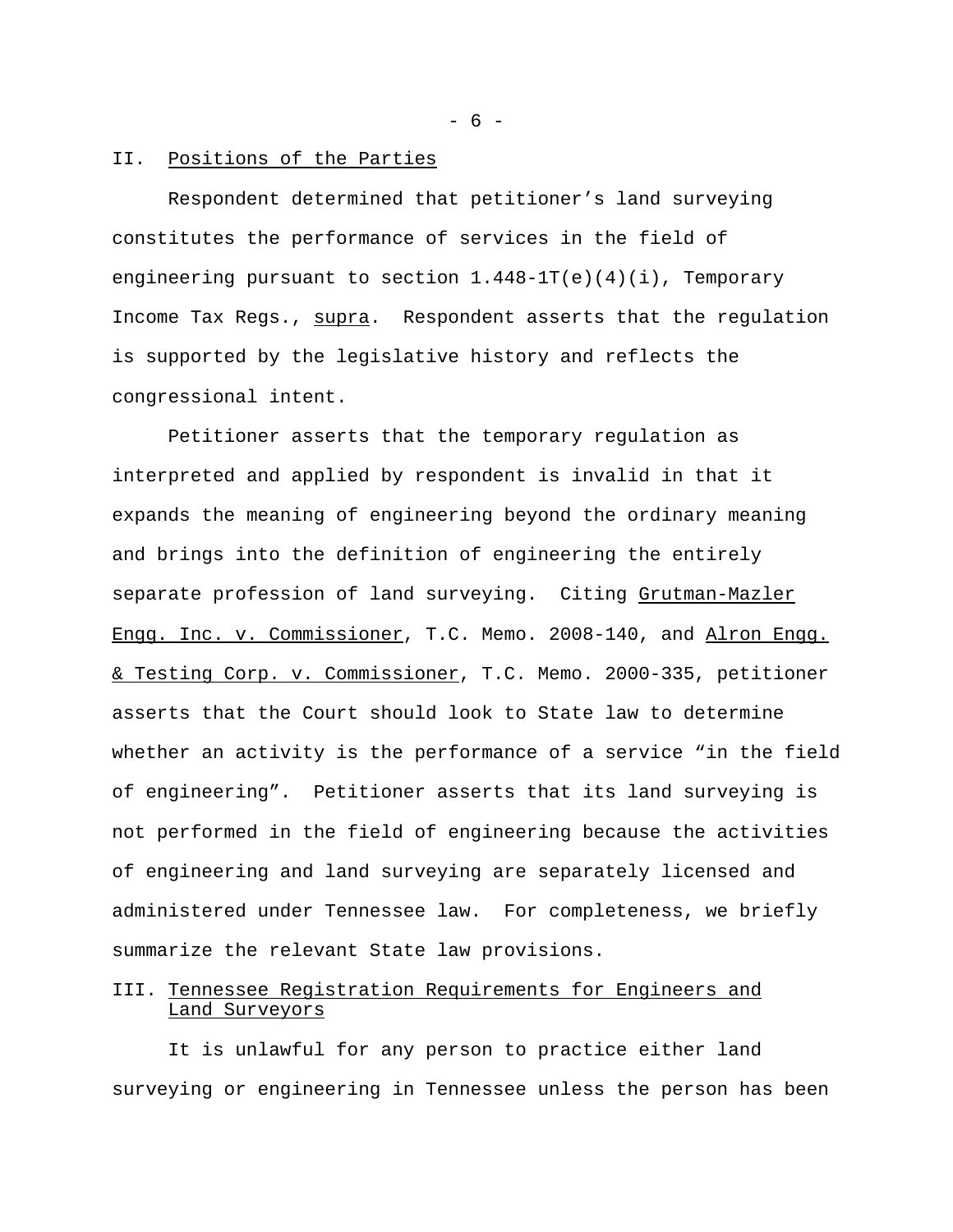duly registered or is exempted from registration under Tennessee law. Tenn. Code Ann. secs. 62-18-101(b), 62-2-101 (2009). Land surveying and engineering require separate registration and are governed by separate boards and statutes.

The practice of land surveying is governed by Tenn. Code Ann. secs. 62-18-101 to 62-18-127 (2009) and regulated by the State Board of Examiners for Land Surveyors. The practice of engineering is governed by the applicable provisions of Tenn. Code Ann. secs. 62-2-101 to 62-2-406, 62-2-601, and 62-2-602 (2009) and regulated by the State Board of Examiners for Architects and Engineers.

A person who has not practiced surveying for at least 10 years and who wishes to practice land surveying in Tennessee must pass the fundamentals of land surveying examination prepared by the National Council of Examiners for Engineering and Surveying (NCEES). Tenn. Code Ann. sec. 62-18-109. A person wishing to practice engineering in Tennessee must pass two examinations prepared by NCEES–the fundamentals of engineering examination (not required with undergraduate engineering degree and 12 or more years of progressive engineering experience) and the

- 7 -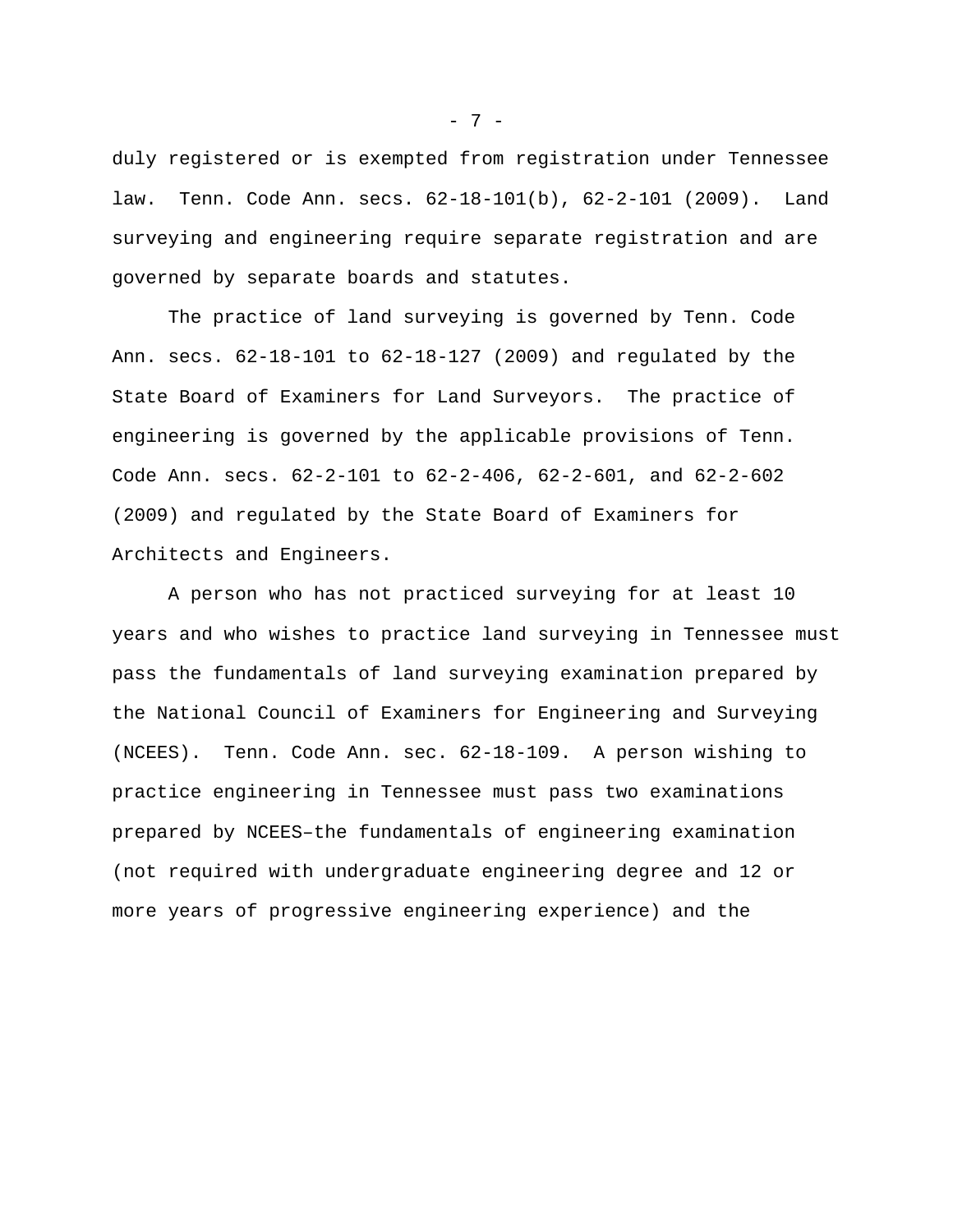principles and practice of engineering examination.<sup>4</sup> Tenn. Code Ann. secs. 62-2-401, 62-2-402, and 62-2-405.

Tennessee statutes and regulations do not define the practice of engineering. However, Tenn. Code Ann. sec. 62-18-102(3) defines the "Practice of land surveying" as follows:

"Practice of land surveying" means any service of work, the adequate performance of which involves the application of special knowledge of the principles of mathematics, the related physical and applied sciences and the relevant requirements of law for adequate evidence to the act of measuring and locating lines, angles, elevations, natural and man-made features in the air, on the surface of the earth, within underground workings and on the beds of bodies of water for the purpose of determining areas and volumes, for the monumenting of property boundaries and for the platting and layout of lands and subdivisions of land, including the topography, drainage, alignment and grades of streets, and for the preparation and perpetuation of maps, records, plats, field notes, records and property descriptions that represent these surveys \* \* \*

NCEES prepares separate principles and practice of engineering examinations in 25 engineering disciplines or subdisciplines. The civil engineering exam covers five subdisciplines–construction, geotechnical, structural, transportation, and water resources and environmental--and consists of a breadth part and a depth part. The breadth part contains questions from all five subdisciplines of civil engineering. The depth exams focus more closely on a single subdiscipline of civil engineering.

<sup>4</sup>The NCEES prepares separate fundamentals of engineering exams for the seven major engineering disciplines (chemical, civil, electrical, environmental, industrial, mechanical, and other disciplines); two-thirds of the questions cover all disciplines (breadth part) and one-third cover the specific discipline (depth part). Eleven percent of the questions in the depth part of the fundamentals of engineering examination for civil engineering are questions on surveying.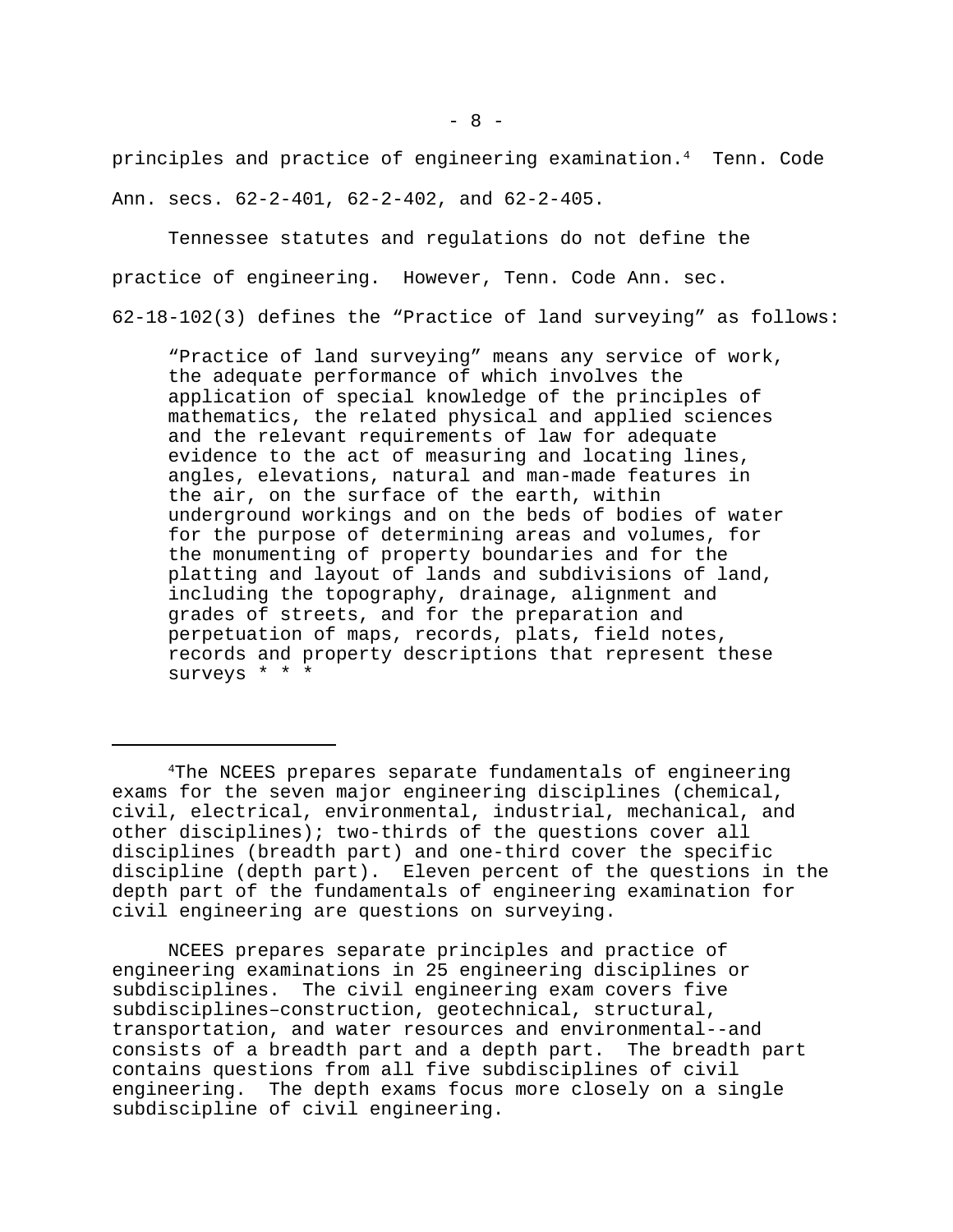There is some overlap between the functions of a licensed engineer and those of a licensed land surveyor; e.g., either a registered engineer or a registered land surveyor may prepare a detailed topographic map to accompany an application for a coal surface mining operations permit pursuant to Tenn. Code Ann. sec. 59-8-407 (2002). The Tennessee State Board of Examiners for Architects and Engineers has adopted the following delineation of engineering and surveying:

1. Land surveying, measurement and calculation of areas, boundaries, property lines, the subdivision of property and the plotting thereof must be done by a surveyor and his drawing must bear his seal.

2. Subdivision road alignment, road grades, cutting and filling of subdivision lots, and changes to the topography which involves a final grading plan may be performed by either an engineer or a surveyor; the designer's seal must be applied to the drawing. In localities where instability of final grades and slopes requires analysis of soils to prevent conditions hazardous to life and property, design of roads, slopes, ditches, and building sites must be done by an engineer.

3. Culverts, storm drainage pipes, water lines, sewer lines, electric power lines or other utilities not existing prior to development shall not be shown on a subdivision drawing unless that drawing bears the seal of the engineer who designed them.

4. The issue of whether or not the design of storm water drainage systems may be conducted by a licensed land surveyor was addressed in an opinion by the Attorney General's Office on February 9, 2004 (Opinion No. 04-018). That Opinion answers the question: "Does the statute (Tenn. Code Ann. §62-18-102(3), defining the "practice of land surveying") allow land surveyors to conduct and perform drainage design and calculations required for the construction of subdivisions, including determining the detention and retention of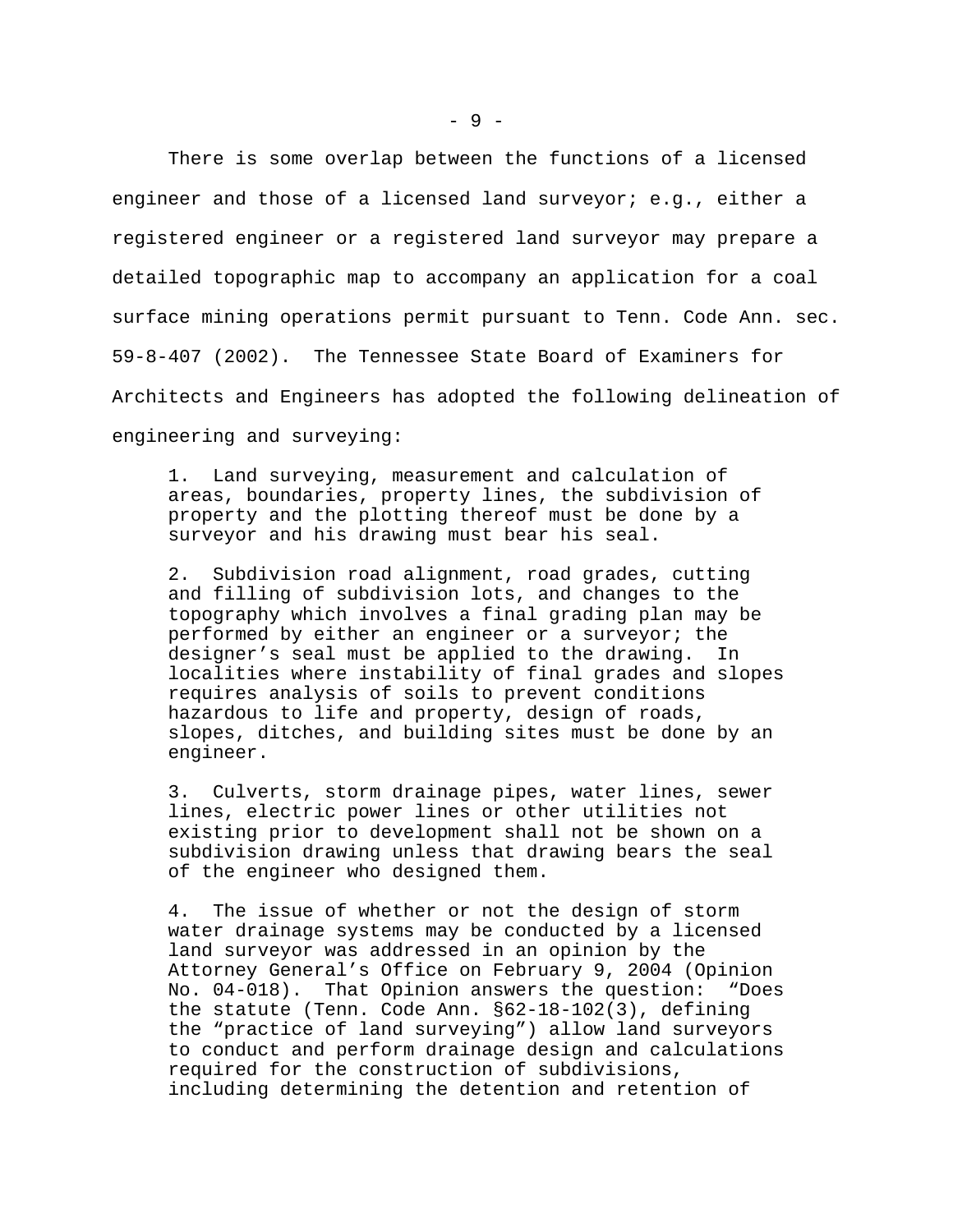storm water as well as determining the size of ponds, basins, pipes and culverts which hold and through which storm water will flow?" The Opinion concludes, based on its analysis and past authorities, that a licensed land surveyor who is not a registered engineer may not conduct drainage design and calculations of this kind. \* \* \* [Tennessee State Board of Architectural and Engineering Examiners, Reference Manual for Building Officials and Design Professionals, appendix H, Design and Practice Policies, IV. Delineation of Engineering and Surveying (Adopted Jan. 26, 1990; revised and adopted Oct. 4, 1997; revised and adopted July 10, 2008).]

### IV. Caselaw

Petitioner asserts that because land surveying in Tennessee cannot be performed by a licensed engineer who is not also a licensed land surveyor, land surveying in Tennessee is not in the field of engineering. Petitioner concludes that, consistent with Grutman-Mazler Engg. Inc. v. Commissioner, T.C. Memo. 2008-140, and Alron Engg. & Testing Corp. v. Commissioner, T.C. Memo. 2000-335, its land surveying is not in the field of engineering. But cf. Rainbow Tax Serv., Inc. v. Commissioner, 128 T.C. 42, 47 (2007) (whether services were within the field of accounting under section  $448(d)(2)$  not controlled by State licensing laws).

In Alron Engg. & Testing Corp. v. Commissioner, supra, the taxpayer, a Wisconsin corporation, performed both engineering services and geotechnical testing services. At issue was whether the geotechnical testing was within the field of engineering under section  $448(d)(2)$ . We observed that under Wisconsin law an engineer licensed with the State must meet certain minimum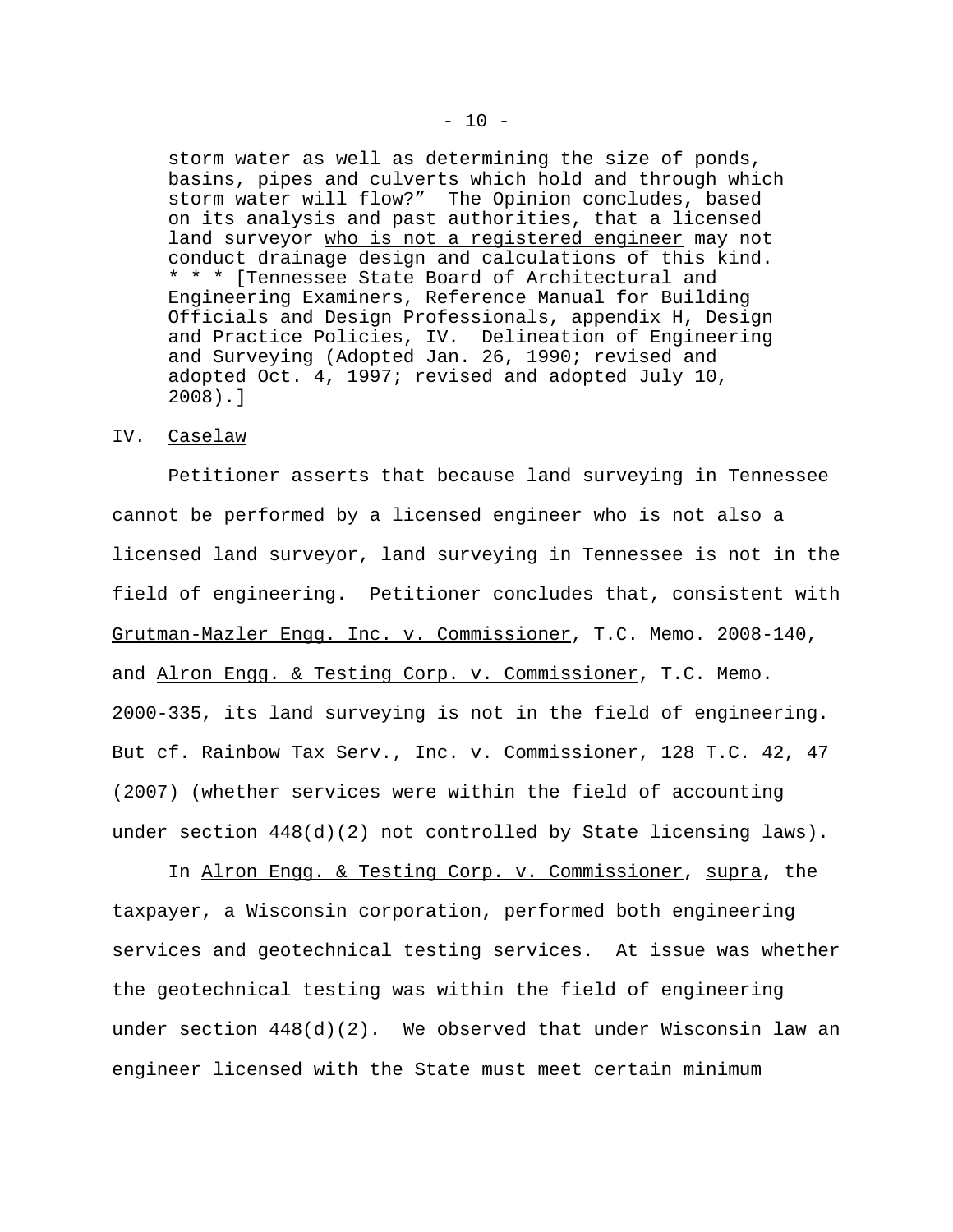education, experience, and examining board requirements but that there are no standard minimum requirements for technicians who perform geotechnical testing services under the laws of Wisconsin. We concluded that geotechnical testing did not require the same education, training, and mastery as engineering and held that it did not constitute engineering.

In Rainbow Tax Serv., Inc. v. Commissioner, supra, we held that tax return preparation and bookkeeping services provided by a Nevada corporation were within the qualifying field of accounting under section  $448(d)(2)$ . In that case, although we examined State law, we noted that section 448(d)(2) requires only that the services be in the "field of accounting" and is not limited to public accounting. Id. at 46. We declined to limit services performed in the field of accounting to those requiring State licensure. Rather, we applied the regulations promulgated under section 448 and the ordinary meaning of the words "accounting" and "bookkeeping" (defined as a branch of accounting), noted that under Nevada law "public accounting" includes "the preparation of tax returns", and considered that the "field of accounting" historically included tax return preparation and bookkeeping services. Id. at 46-47. Thus, although neither tax return preparation nor bookkeeping requires the same education, training, and mastery as accounting, we held

 $- 11 -$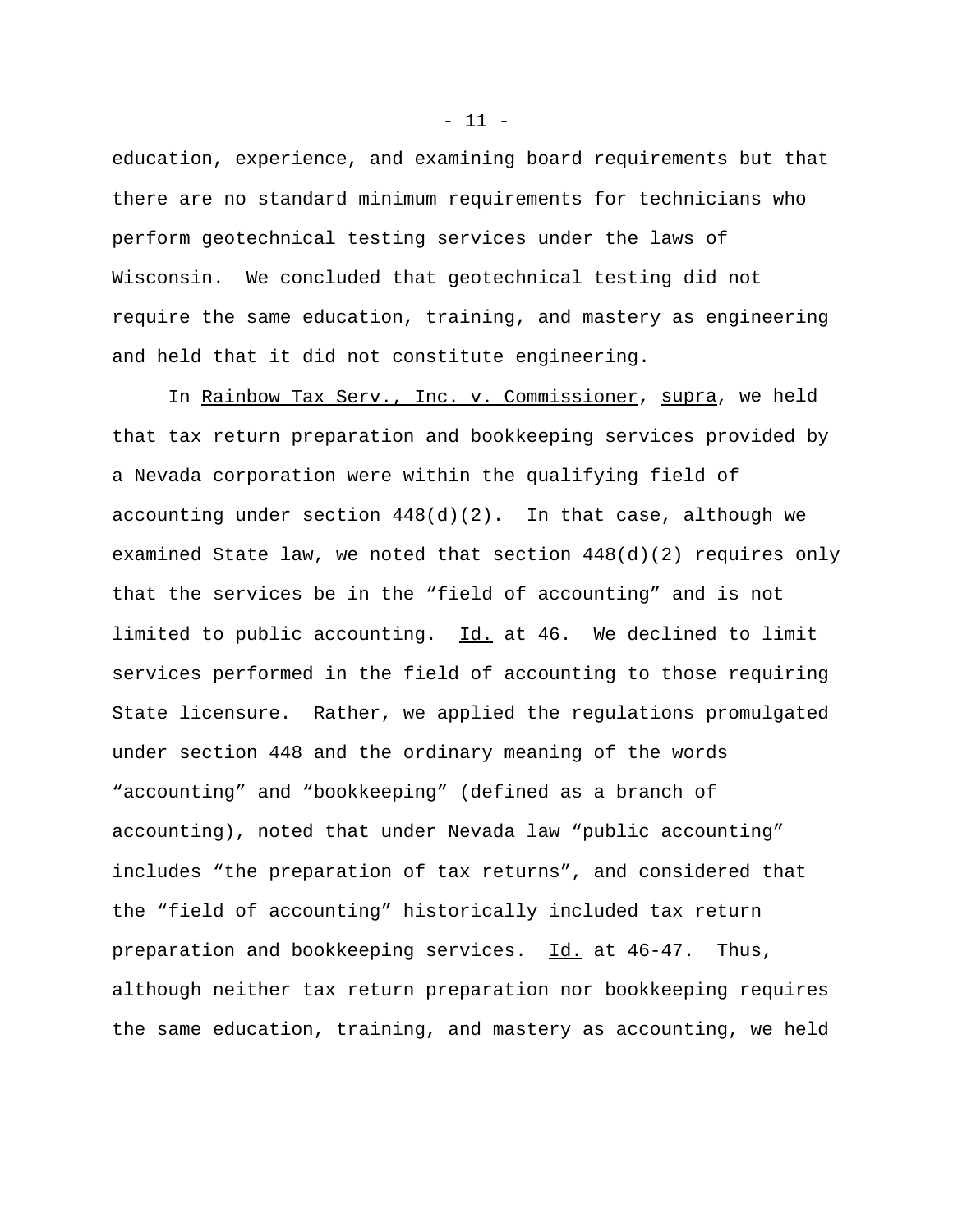that those activities were services in the field of accounting. Cf. Alron Engg. & Testing Corp. v. Commissioner, supra.

In Alron Engg. & Testing Corp. we looked primarily to State law in holding that geotechnical testing was not in the field of engineering. We did not consider other indicia that might indicate that geotechnical engineering is a branch of civil engineering that historically includes geotechnical testing.<sup>5</sup> See supra note 4. However, Rainbow Tax Serv., Inc. instructs us to consider other indicia in deciding whether a service is performed in a qualifying field under section 448(d)(2). We shall do so here in deciding whether section 1.448-1T(e)(4)(i), Temporary Income Tax Regs., supra, properly includes surveying in the field of engineering for purposes of section 448(d)(2).

### V. "Field of Engineering"

When a court reviews an agency's construction of the statute which it administers, "if the statute is silent or ambiguous with respect to the specific issue, the question for the court is whether the agency's answer is based on a permissible construction of the statute." Chevron U.S.A. Inc. v. Natural

<sup>&</sup>lt;sup>5</sup>The NCEES principles and practice of engineering breadth examination for civil engineering includes questions on material testing (e.g., concrete, soil, asphalt) and subsurface exploration and sampling (soil classification and boring log interpretation). The depth exam for geotechnical civil engineering includes questions on subsurface exploration and sampling, covering drilling and sampling procedures, soil classification, general rock characterization, boring log interpretation, and in situ testing.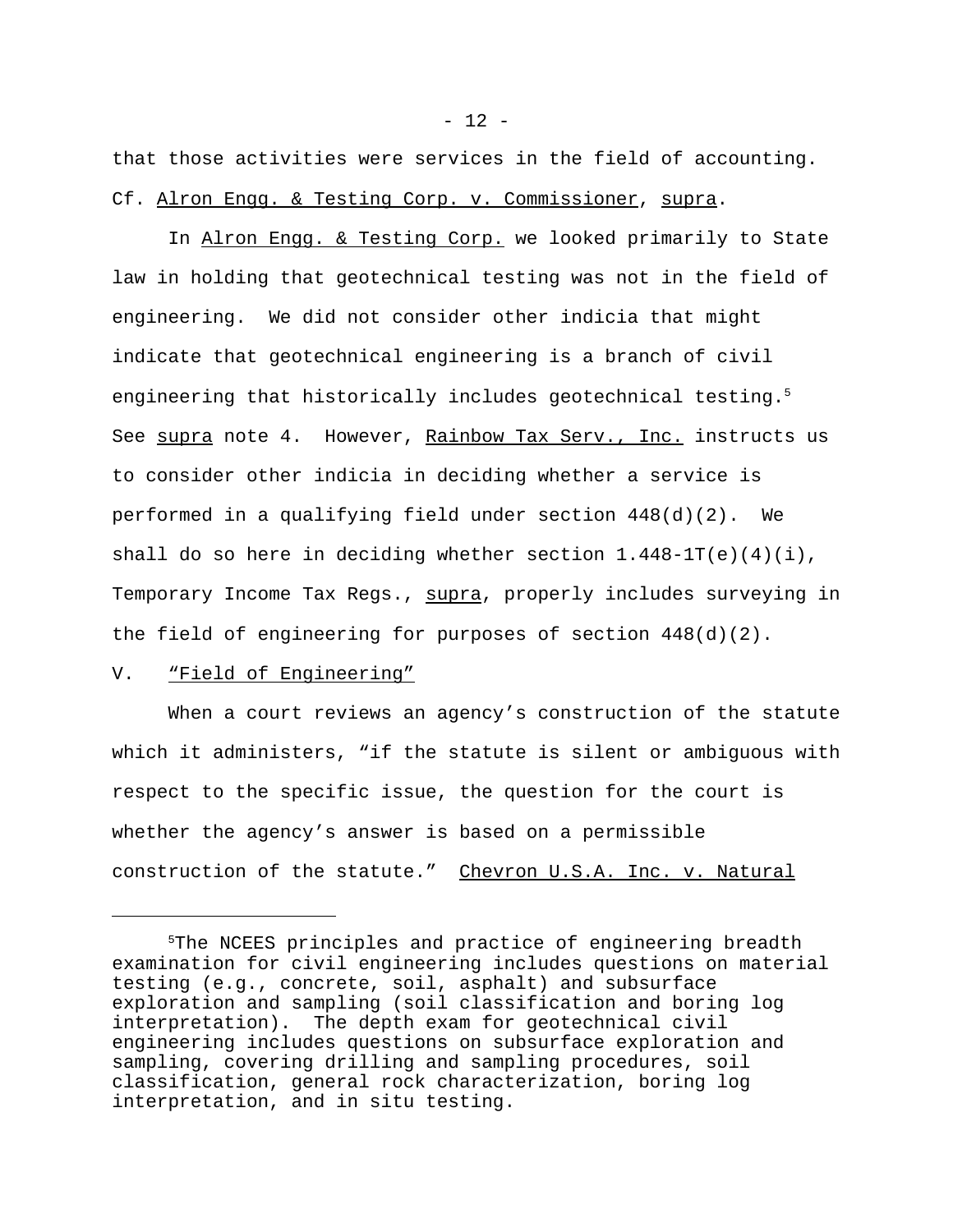Res. Def. Council, Inc., 467 U.S. 837, 842-843 (1984). A regulation adopting a "permissible construction" of a statute is due deference "if the statute is silent or ambiguous with respect to the specific issue". Id. at 843; see also Bingler v. Johnson, 394 U.S. 741, 751 (1969) (regulation was valid where definitions of terms in the regulation "[comported] with the ordinary understanding of" the terms). Thus, we first must decide whether the temporary regulation's inclusion of surveying in the field of engineering is a permissible construction of section 448(d)(2).

The words of a statute should be given their normal meaning and effect in the absence of a showing that some other meaning was intended. Leocal v. Ashcroft, 543 U.S. 1, 9 (2004). If the intent of Congress is clearly and unambiguously expressed by the statutory language at issue, the Court must apply the statute according to its terms. Zuni Pub. Sch. Dist. No. 89 v. Dept. of Educ., 550 U.S. 81, 93-94 (2007) ("normally neither the legislative history nor the reasonableness of the Secretary's method would be determinative if the plain language of the statute unambiguously indicated that Congress sought to foreclose the Secretary's interpretation").

Section 448 lists eight qualifying fields but does not define any of them. When interpreting the text of a statute, courts frequently begin by looking to the common and ordinary meaning of a word set forth in a dictionary. See, e.g., Carcieri

 $- 13 -$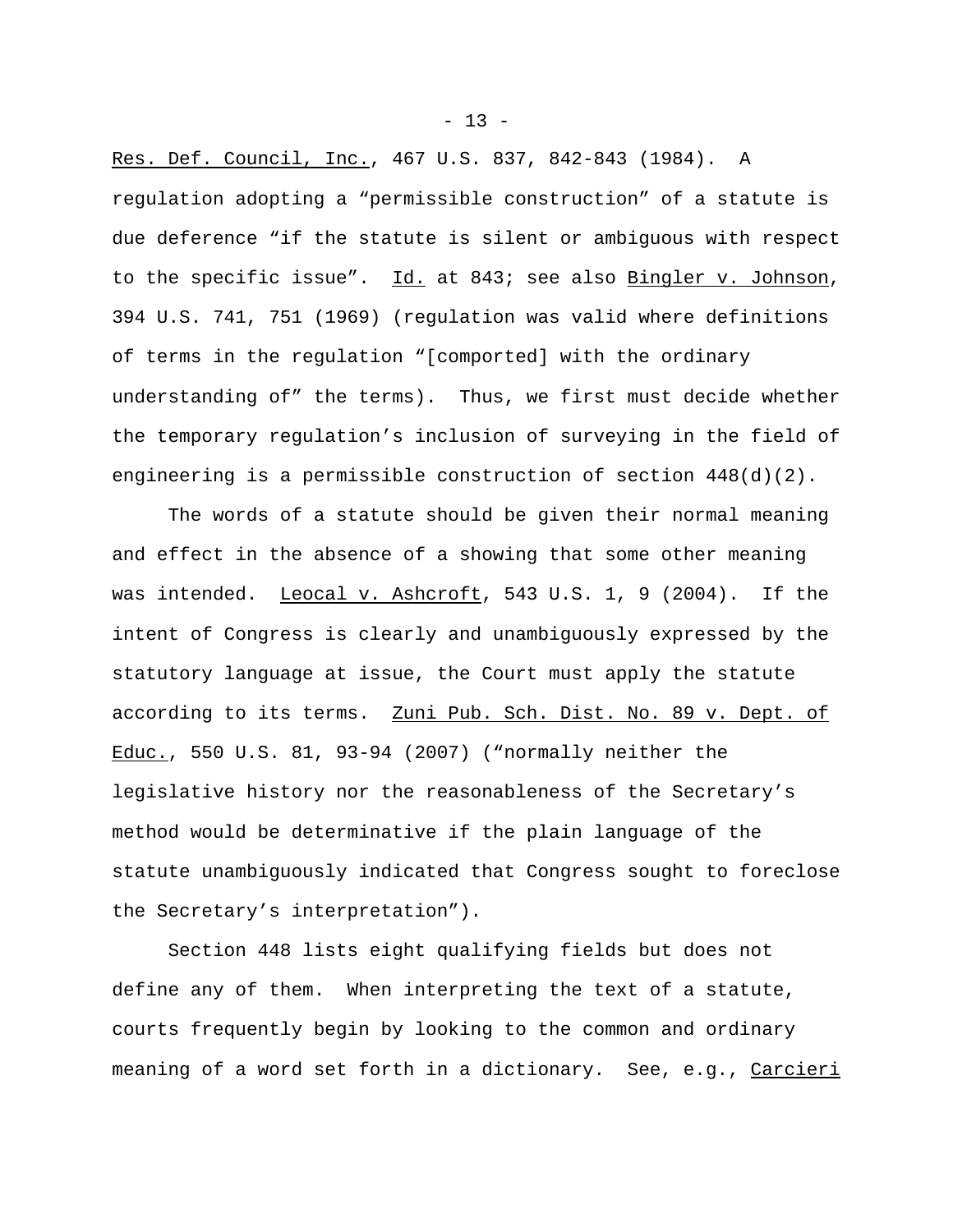$\underline{v. }$  Salazar, 555 U.S. \_\_, \_\_, 129 S. Ct. 1058, 1063-1064 (2009); Rousey v. Jacoway 544 U.S. 320, 326 (2005); Carlson v. Commissioner, 116 T.C. 87, 94 (2001). However, analyses of the legislative history and purpose of a statute are also traditional tools of statutory construction. "If a court, employing traditional tools of statutory construction, ascertains that Congress had an intention on the precise question at issue, that intention is the law and must be given effect." Chevron U.S.A. Inc. v. Natural Res. Def. Council, Inc., 467 U.S. 837, 843 n.9 (1984). We begin our analysis with the legislative history because it provides evidence of congressional intent with respect to the precise point at issue. See Zuni Pub. Sch. Dist. No. 89 v. Dept. of Educ., supra at 105-106 (Stevens, J., concurring).

### A. Legislative History and Purpose

Congress enacted section 448, which generally prohibits C corporations, partnerships that have a C corporation as a partner, and tax shelters from using the cash method of accounting, as part of the Tax Reform Act of 1986, Pub. L. 99- 514, sec. 801, 100 Stat. 2345. Before the enactment of section 448, taxpayers whose businesses did not involve inventories generally could elect to use any method of accounting that clearly reflected income and that was regularly used in keeping the taxpayer's books and records under section 446. Congress enacted section 448(a) because it believed "that the cash method

 $- 14 -$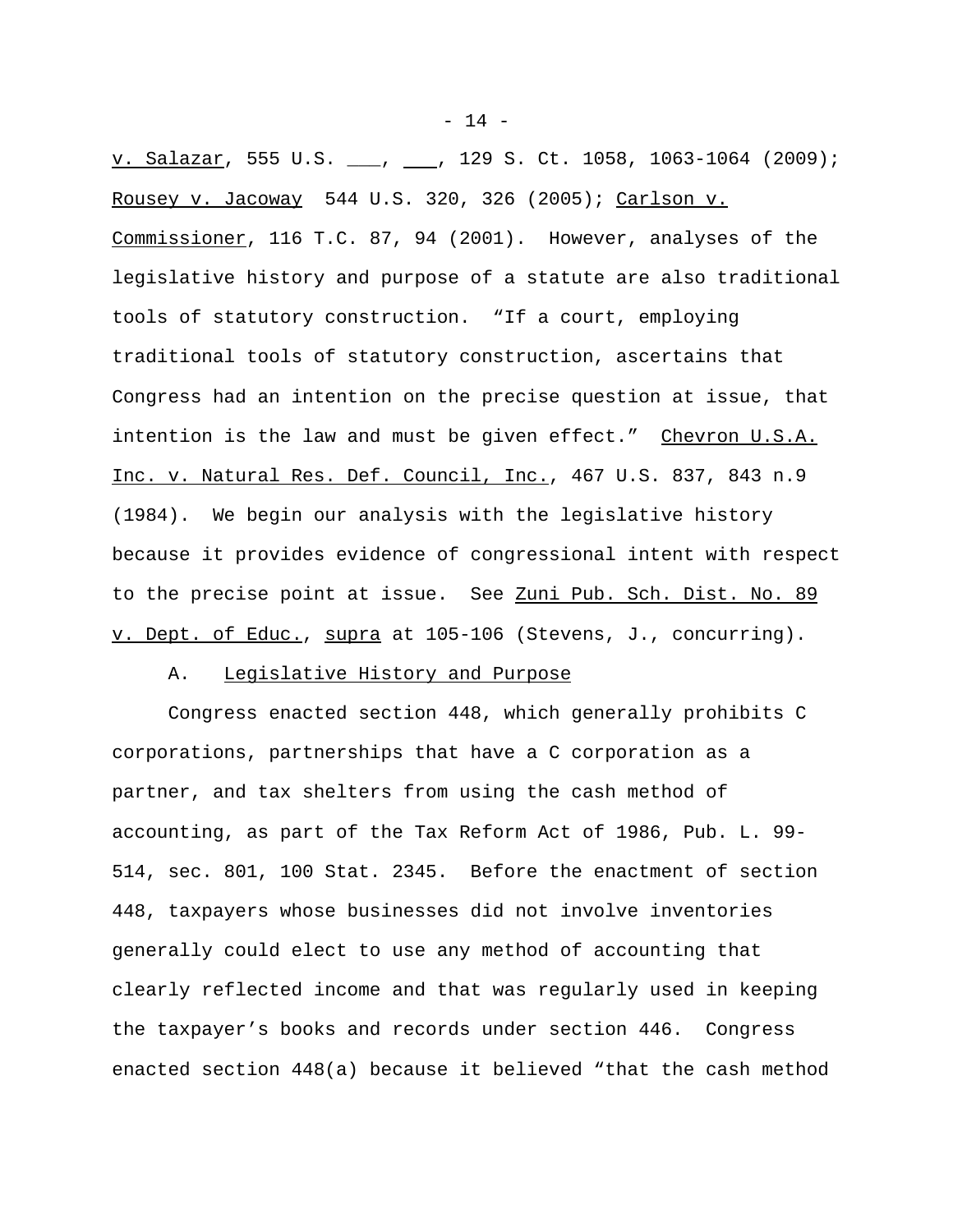of accounting frequently fails to reflect accurately the economic results of a taxpayers's trade or business over a taxable year." H. Rept. 99-426, at 605 (1985), 1986-3 C.B. (Vol. 2) 1, 605. However, Congress recognized that the simplicity of the cash method justified its continued use by certain types of taxpayers and for certain types of activities. Id. Congress recognized that individuals, especially those engaged in professional activities, personal service corporations, and entities where the income is taxed at the individual level (such as partnerships and S corporations) traditionally had used the cash method of accounting in the operation of their trades or businesses and should be able to continue to use that method. Id. Thus, in section 448(b) Congress provided exceptions to section 448(a), including the exception for qualified personal service corporations defined in section 448(d)(2).

The conference report on the Tax Reform Act of 1986, Pub. L. 99-514, sec. 801, 100 Stat. 2345, states:

A qualified personal service corporation is a corporation that meets both a function test and an ownership test. The function test is met if substantially all the activities of the corporation are the performance of services in the field of health, law, engineering (including surveying and mapping), architecture, accounting, actuarial science, performing arts or consulting. [H. Conf. Rept. 99-841 (Vol. II), at II-285 (1986), 1986-3 C.B. (Vol. 4) 1, 285; emphasis added.]

The conference report shows that Congress intended surveying and mapping to be treated as services performed in the field of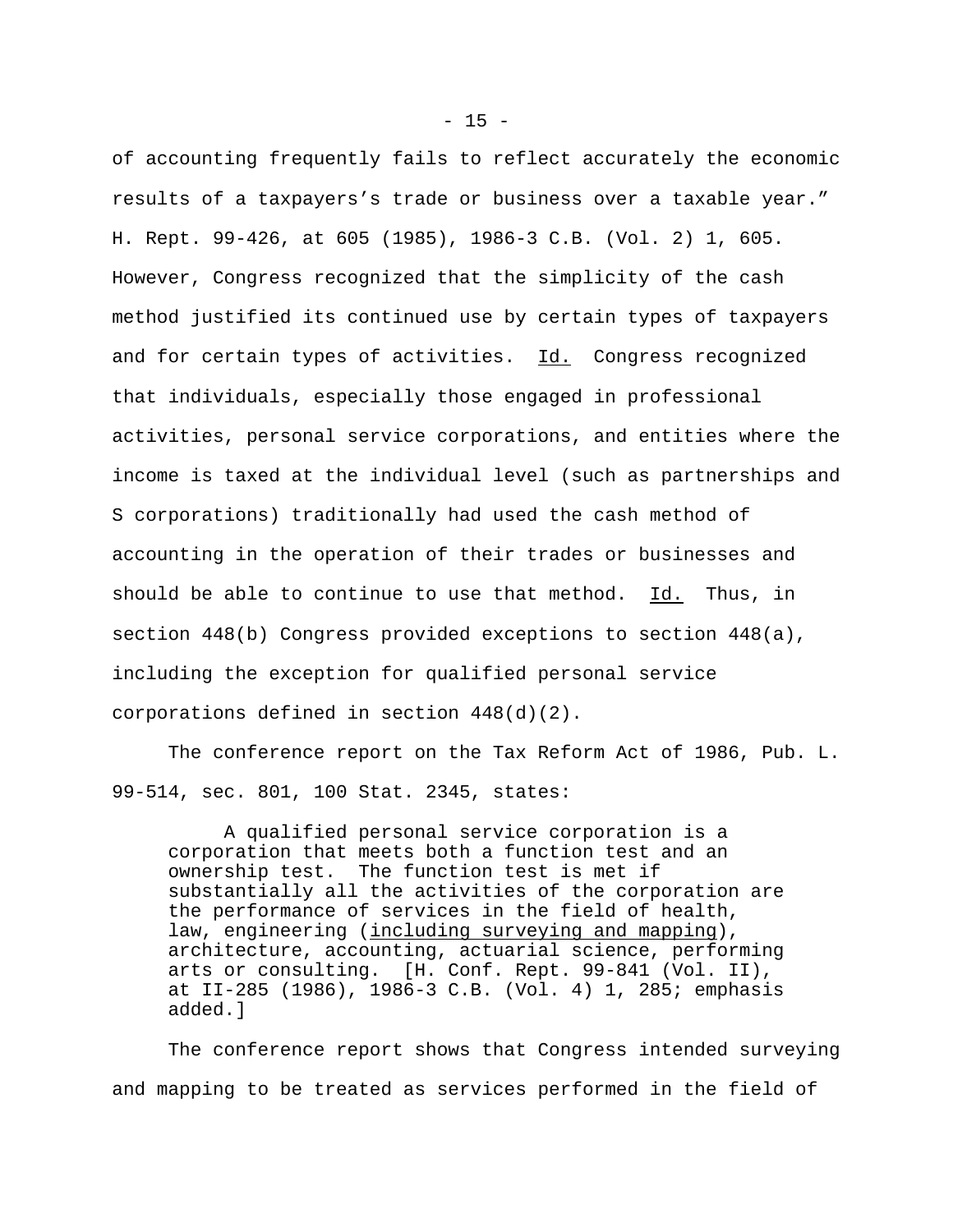engineering for purposes of the function test.<sup>6</sup> The temporary regulation reflects that intent.

B. Definitions of Engineering and Civil Engineering

Webster's Third New International Dictionary 752 (1993) defines "engineering" as:

the science by which the properties of matter and the sources of energy in nature are made useful to man in structures, machines and products--see chemical engineering, civil engineering, electrical engineering, hydraulic engineering, industrial engineering, mechanical engineering, municipal engineering, sanitary engineering[.]

The field of engineering includes any branch of engineering. See Rainbow Tax Serv., Inc. v. Commissioner, 128 T.C. at 47 (the field of accounting includes bookkeeping, defined in Webster's Third New International Dictionary (1981) as a "branch" of accounting).

The personal service income of corporations owned by its employees is taxed to the employee-owners at the individual graduated rates as it is paid out as salary. The committee believes that it is inappropriate to allow the retained earnings to be taxed at the lower corporate graduated rates. [H. Rept. 100-391 (Part 2), at 1097 (1987).]

 $6$ The year after the enactment of sec. 448, in the Omnibus Budget Reconciliation Act of 1987, Pub. L. 100-203, sec. 10224, 101 Stat. 1330-412, Congress amended sec. 11(b), making qualified personal service corporations defined in sec. 448(d)(2) ineligible for the graduated income tax rates contained in sec. 11(b)(1) and imposing tax on them at the highest rate (34 percent at that time). The House Ways and Means Committee explained: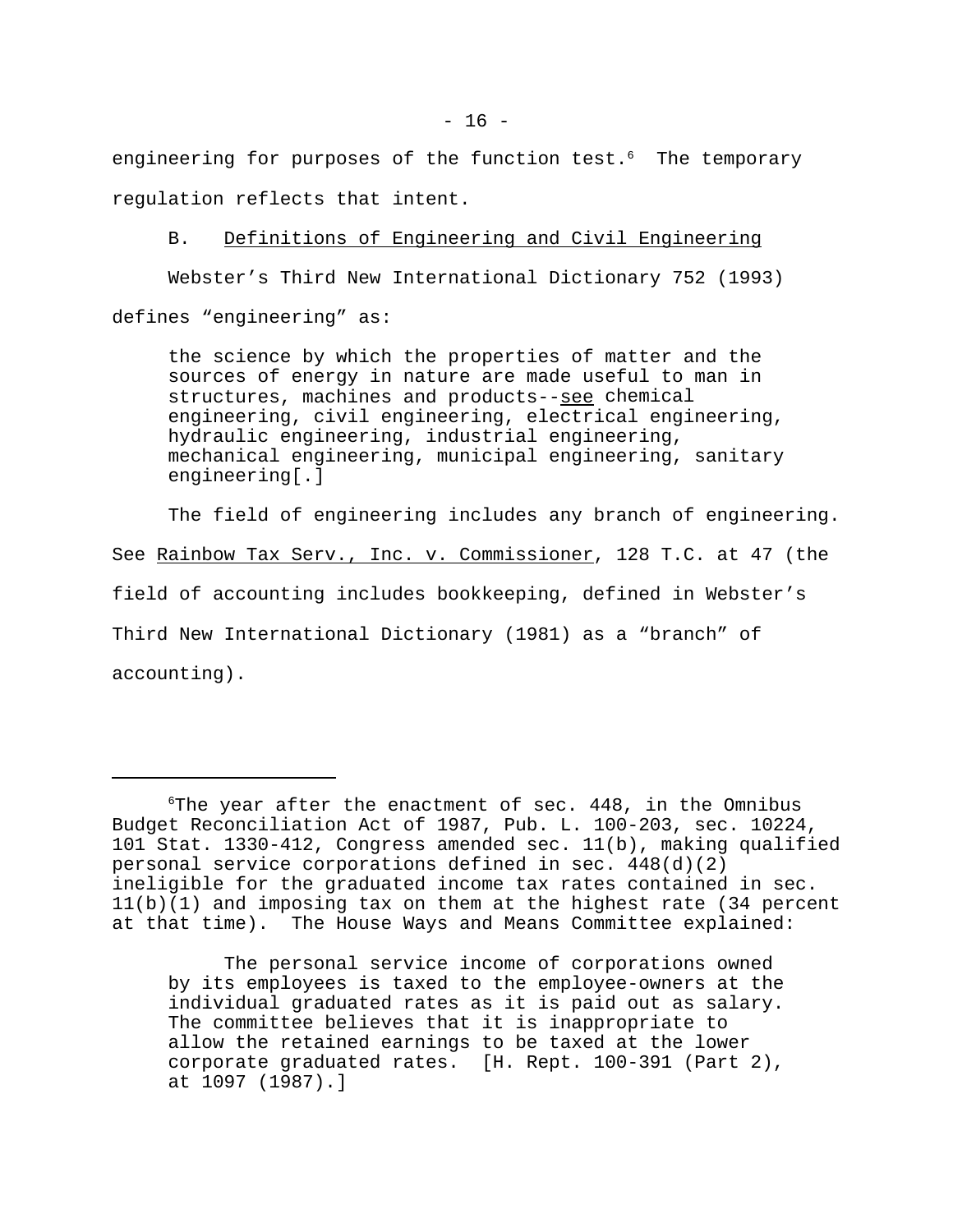Webster's Third New International Dictionary 413 (2002) defines "civil engineering" as "a branch of engineering concerned primarily with public works (as land surveying, the building of highways, bridges, waterways, or harbors \* \* \*) but also embracing private enterprises (as railroad and airport building, private building construction, and farm drainage)". (Emphasis added.) Thus, land surveying is within the ordinary meaning of engineering.

# C. Other Indicia

"The traditional concept of civil engineering is the integrated practice of engineering embracing a number of related specialty areas including, but not limited to, construction, transportation, structures, water resources and environmental, and geotechnical engineering." American Society of Civil Engineers (ASCE) Policy Statement 432 (first approved 1994, adopted May 2, 2008).<sup>7</sup>

ASCE recently adopted Policy Statement 333 (adopted April 24, 2007), in response to "some confusion with respect to the role of civil engineers in the practice of surveying" and the "lack of understanding on the part of certain engineering disciplines, other than civil, of the importance of surveying to

- 17 -

<sup>7</sup>The American Society of Civil Engineers, founded in 1852, is America's oldest national engineering society, representing more than 147,000 members of the civil engineering profession worldwide. See http://www.asce.org/inside/.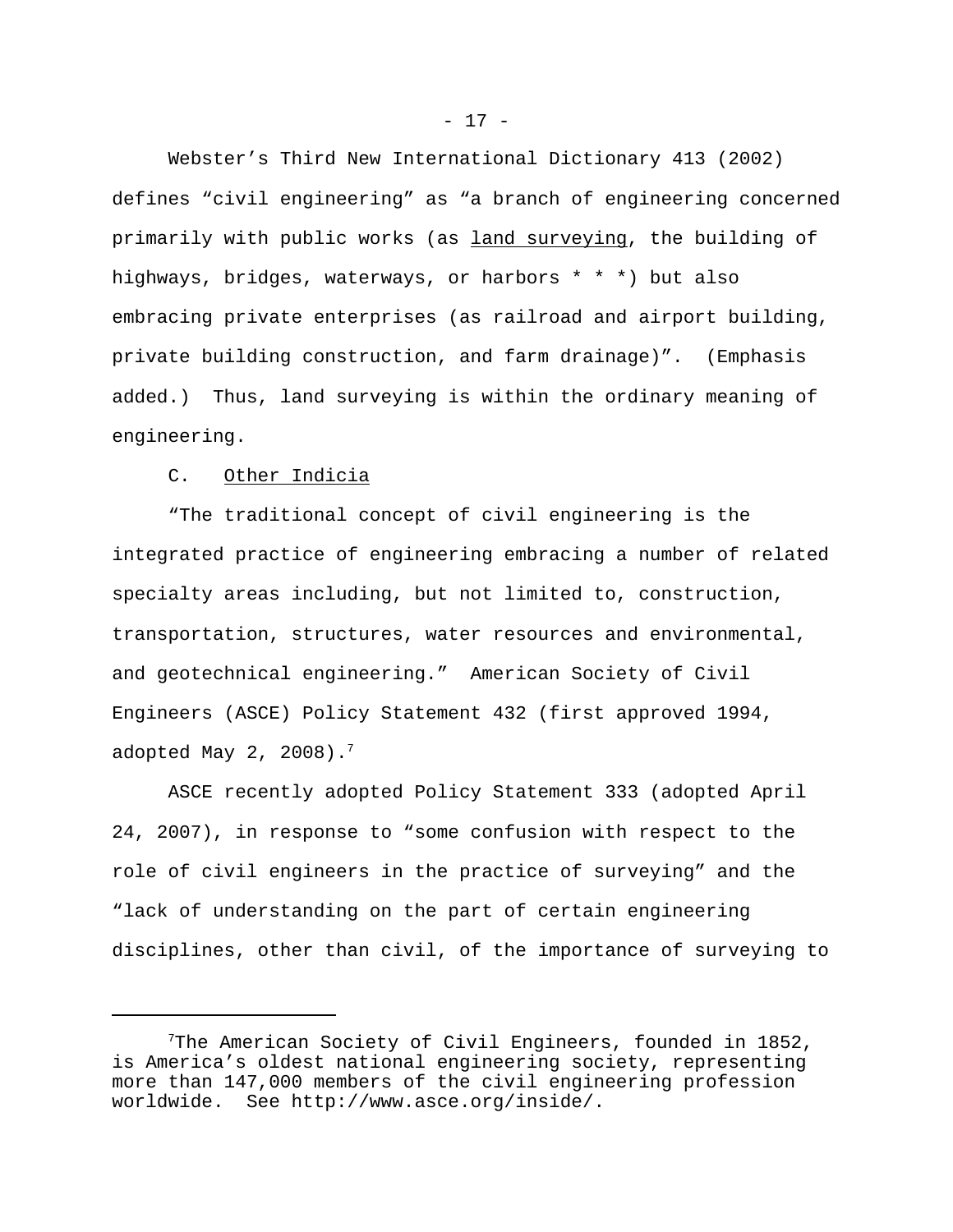the practice of civil, aeronautical, mechanical, and mining engineering, among others." Id. Policy Statement 333 defines "Engineering surveying" as follows:

Policy

Engineering surveying is defined as those activities involved in the planning and execution of surveys for the location, design, construction, operation, and maintenance of civil and other engineered projects.

Such activities include:

The preparation of survey and related mapping specifications;

Execution of photogrammetric and field surveys for the collection of required data, including topographic and hydrographic data;

Calculation, reduction and plotting of survey data for use in engineering design;

Design and provision of horizontal and vertical control survey networks;

Provision of line and grade and other layout work for construction and mining activities;

Execution and certification of quality control spatial measurements during construction;

Monitoring of ground and structural stability, including alignment observations, settlement levels, and related reports and certifications;

Measurement of material and other quantities for inventory, economic assessment and cost accounting purposes;

Execution of as built surveys and preparation of related maps and plans and profiles upon completion of construction; and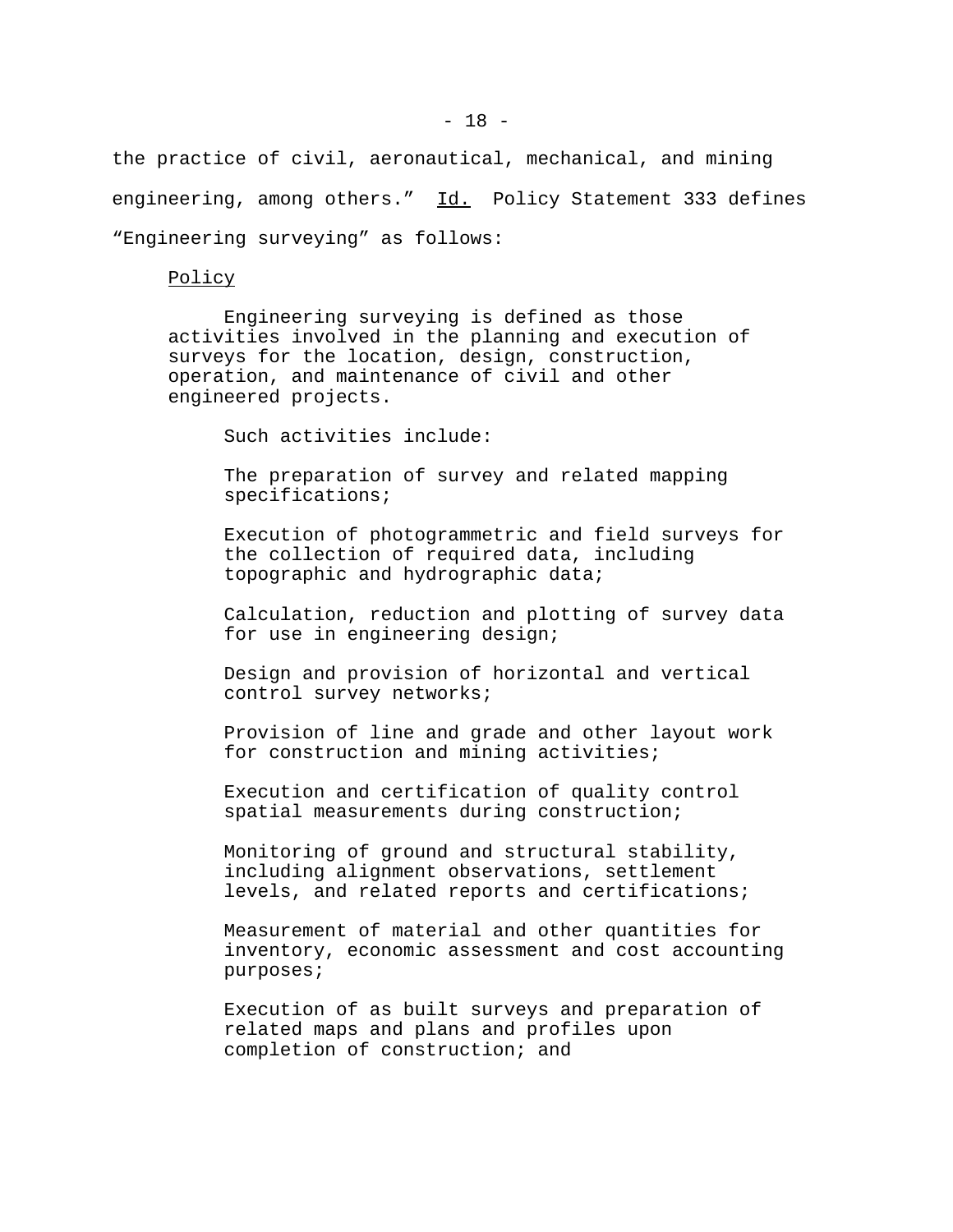Analysis of errors and tolerances associated with the measurement, field layout and mapping or other plots of survey measurement required in support of engineering projects.

Engineering surveying may be regarded as a specialty within the broader professional practice of engineering and, with the exception of boundary, right of way, or other cadastral<sup>[8]</sup> surveying, includes all surveying and mapping activities required to support the sound conception, planning, design, construction, maintenance and operation of engineered projects. Engineering surveying does not include surveys for the retracement of existing land ownership boundaries or the creation of new boundaries.

\* \* \* \* \* \* \*

### Rationale

Engineering surveying is one of the necessary skills of a civil engineer. A civil engineer may specialize in engineering surveying, thereby developing the necessary expertise in the execution and analysis of measurements to the highest level practicable. The engineering surveyor, as a specialist, supports and serves other civil engineers in their task of designing and constructing manmade works for the benefit of mankind. While a civil engineer may not engage full time in engineering surveying and may not be considered an expert on all aspects of engineering surveying, they must be well qualified to perform those aspects of surveying relevant to their professional activities.

Preparation of a detailed topographic map to accompany an

application for a coal surface mining operations permit and

<sup>8</sup>Webster's Third New International Dictionary 311 (2002) defines "cadastral" as "1: of or relating to the records of a cadastre: concerned with assembling or keeping the records necessary to the cadastre 2  $of$  a map or survey: showing or recording property boundaries, subdivision lines, buildings, and other details"; Black's Law Dictionary 195 (8th ed. 1999) defines "cadastre" (also spelled "cadaster") as "A survey and valuation of real estate in a county or region compiled for tax purposes."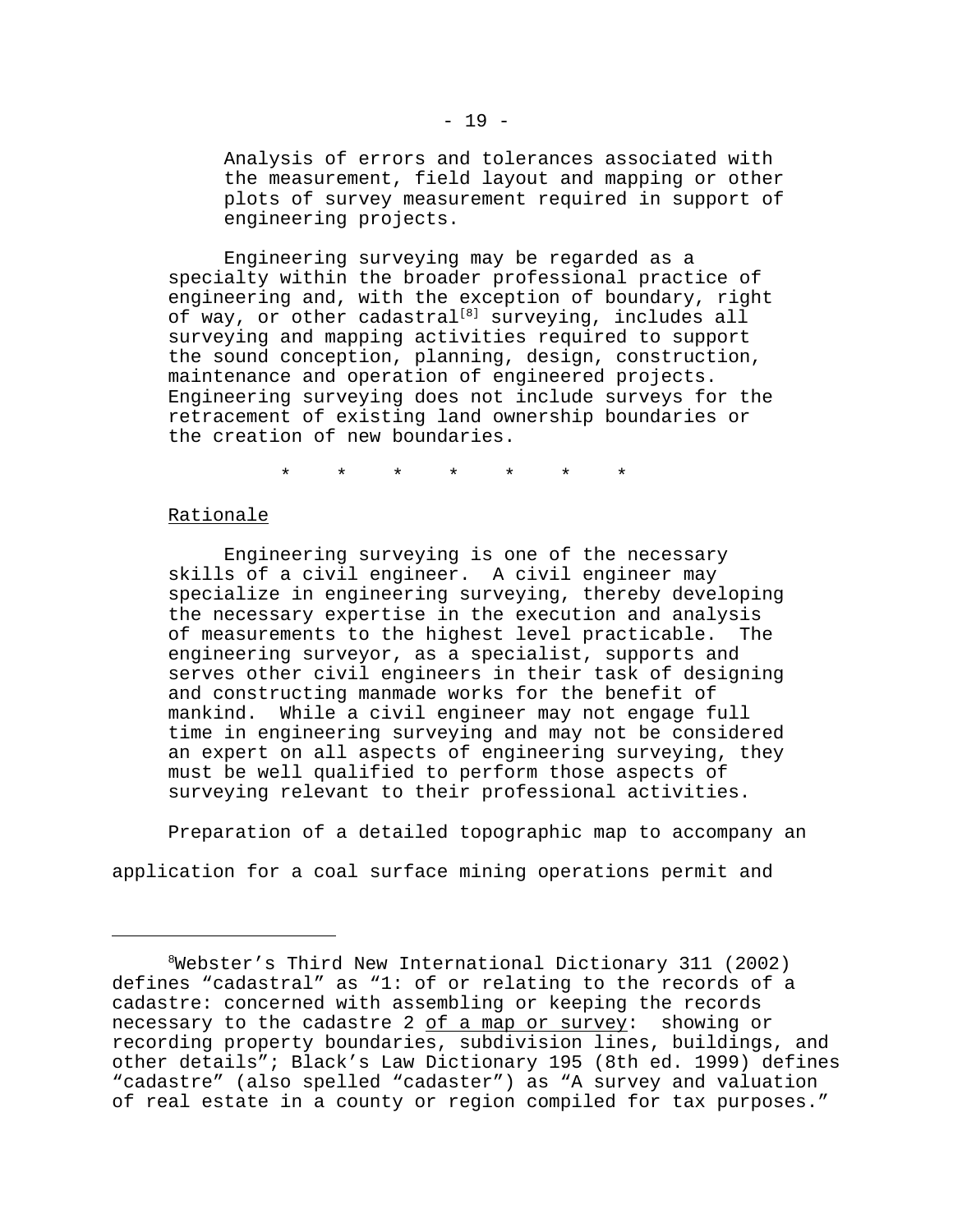subdivision road alignment, road grades, cutting and filling of subdivision lots, and changes to the topography which involves a final grading plan fall within the ASCE definition of surveying engineering. In Tennessee those activities may be performed by a licensed land surveyor as well as a licensed engineer.

ASCE publishes various journals that provide technical information for the civil engineering profession, including the Journal of Surveying Engineering. An article on the history of engineering surveying by William E. Kreisle published in the Journal of Surveying Engineering traces the development of the engineering surveyor, his equipment, and his methods. Kreisle, "History of Engineering Surveying", 114 J. Surveying Engineering, 102-124 (1988). In the abstract of the article, Kreisle observes that "The engineering surveyor, who evolved from the land surveyor, was the forerunner of all civil engineers, including the founders of the American Society of Civil Engineers." Id. at 102.

# D. State Licensing Laws Not Controlling

The inclusion of surveying in the field of engineering is supported by the legislative history. Civil engineering is a branch of engineering, and land surveying falls within the ordinary meaning of engineering and historically is regarded as within the field of engineering. The fact that land surveying may be performed by an individual who is not a licensed engineer

 $- 20 -$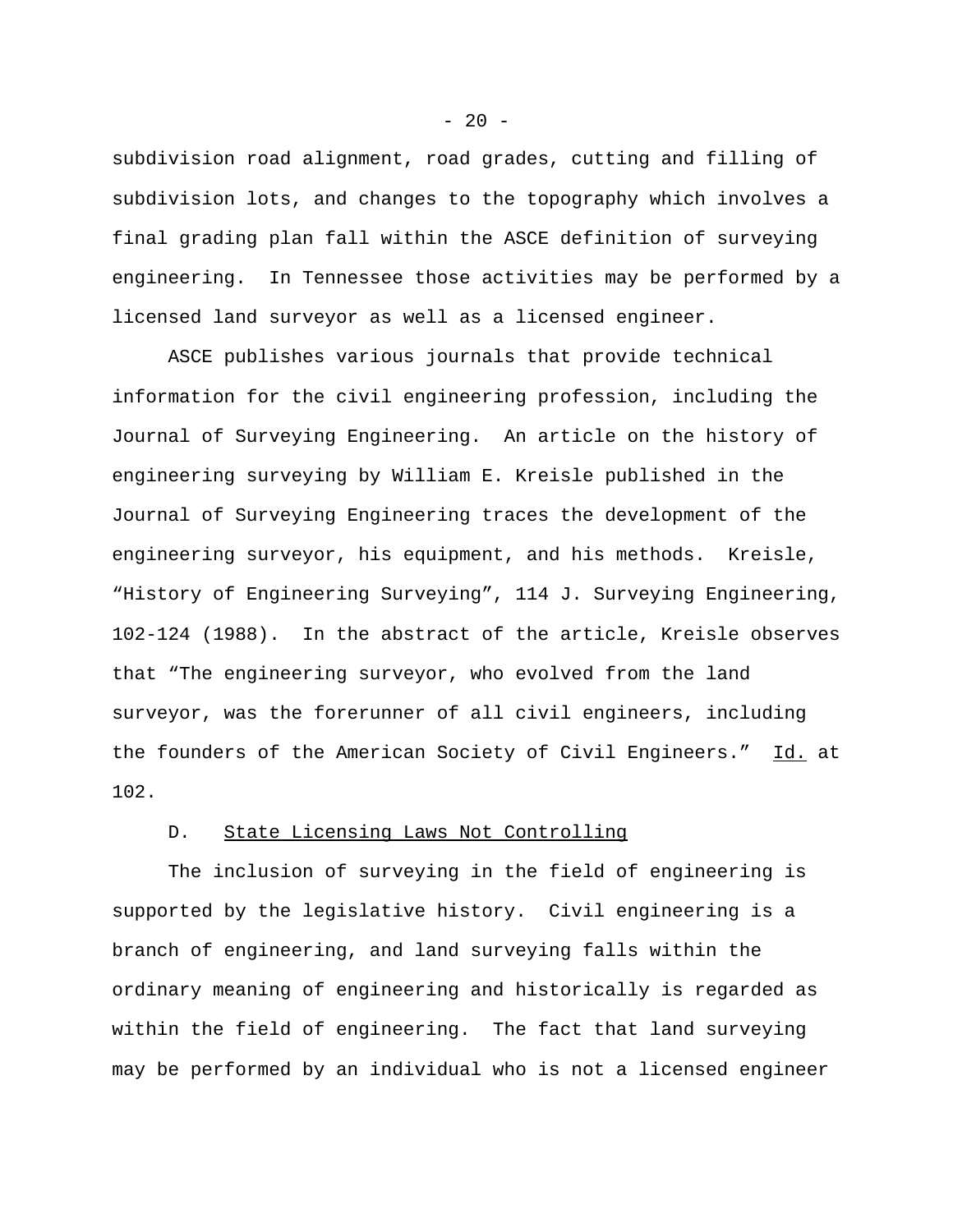does not remove those services from the "field of engineering". See Rainbow Tax Serv., Inc. v. Commissioner, 128 T.C. at 46 (tax preparation and bookkeeping services are within the field of accounting even when performed by a corporation that employs no licensed C.P.A.s).

"The meaning of the words or the legal status of circumstances for federal tax purposes need not be identical to their meaning or their legal effect under state law." Estate of Steffke v. Commissioner, 538 F.2d 730, 732 (7th Cir. 1976) (citing Commissioner v. Tower, 327 U.S. 280 (1946), and Lyeth v. Hoey, 305 U.S. 188 (1938). In interpreting a Federal taxing statute the Supreme Court said:

Here we are concerned only with the meaning and application of a statute enacted by Congress, in the exercise of its plenary power under the Constitution, to tax income. The exertion of that power is not subject to state control. It is the will of Congress which controls, and the expression of its will in legislation, in the absence of language evidencing a different purpose, is to be interpreted so as to give a uniform application to a nation-wide scheme of taxation. \* \* \* State law may control only when the federal taxing act, by express language or necessary implication, makes its own operation dependent upon state law. \* \* \*

Burnet v. Harmel, 287 U.S. 103, 110 (1932); see also United States v. Pelzer, 312 U.S. 399, 402-403 (1941); Lyeth v. Hoey, supra at 194. Thus, the provisions of the revenue laws "'are not to be taken as subject to state control or limitation unless the language or necessary implication of the section involved makes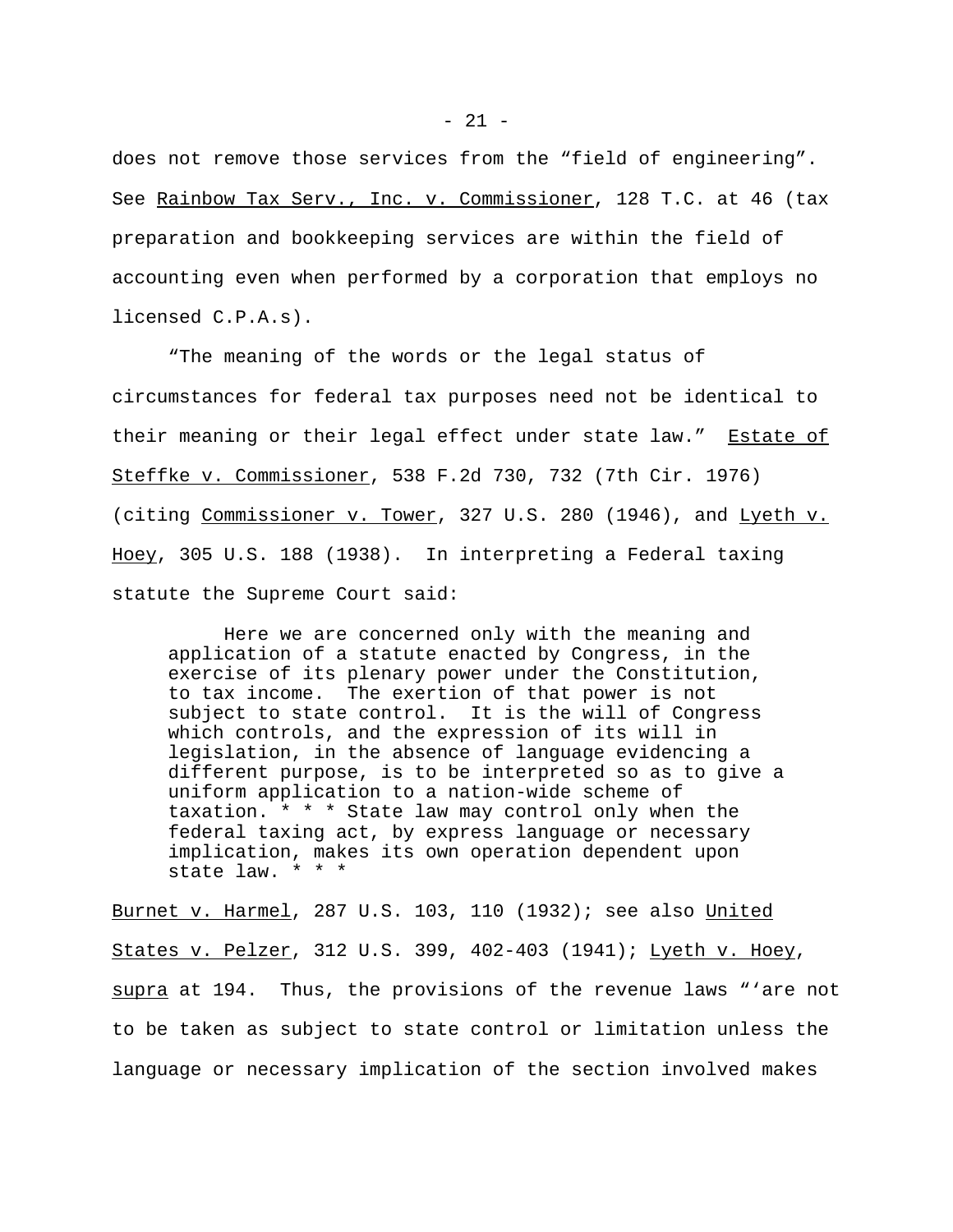its application dependent on state law.'" United States v. Irvine, 511 U.S. 224, 239 (1994) (quoting United States v. Pelzer, supra at 402-403).

We can find no basis in the text of section  $448(d)(2)$  or its legislative history to conclude that Congress intended to condition the meaning of "services in the field of engineering" (or any other qualifying field) on State law. In NLRB v. Hearst Publns., Inc., 322 U.S. 111, 123 (1944), the Supreme Court rejected an argument that the term "employee" as used in a Federal statute should be defined by State law, explaining:

Both the terms and the purposes of the statute, as well as the legislative history, show that Congress had in mind no \* \* \* patchwork plan \* \* \*. \* \* \* Nothing in the statute's background, history, terms or purposes indicates its scope is to be limited by \* \* \* varying local conceptions, either statutory or judicial, or that it is to be administered in accordance with whatever different standards the respective states may see fit to adopt for the disposition of unrelated, local problems. \* \* \*

Similarly, nothing in the backgrounds, histories, terms, or purposes of sections  $11(b)(2)$  and  $448(d)(2)$  indicates that they are to be administered in accordance with different licensing standards States may adopt. Because State licensing laws governing engineering (and other qualifying fields) differ from State to State, defining a qualifying field by State licensing laws would mean that conduct in one State might constitute the performance of services in a qualifying field, whereas identical conduct in a neighboring State would not. "Congress has given no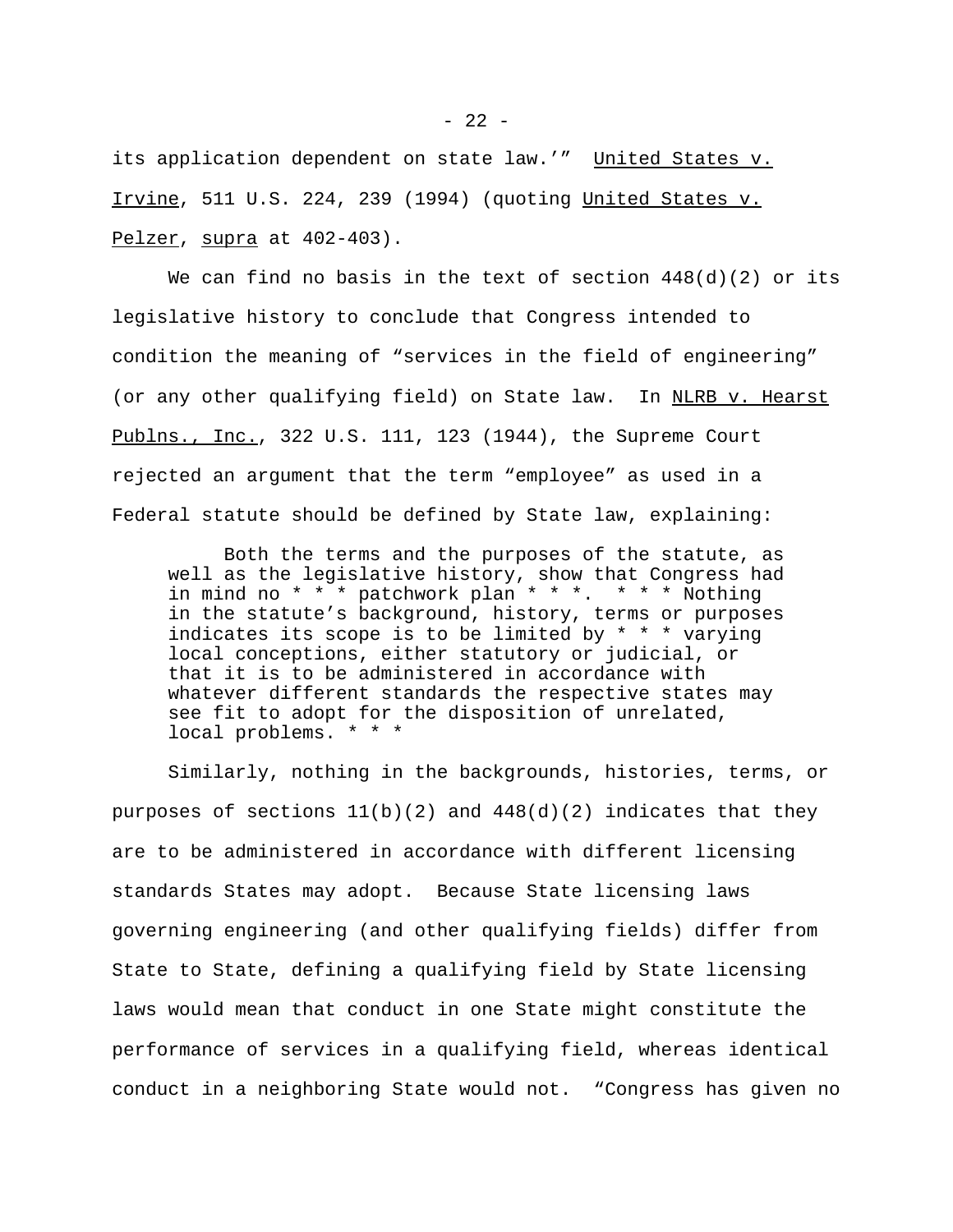indication it intended the criminality of official conduct under federal law to depend on geography." United States v. Weyhrauch, 548 F.3d 1237, 1246 (9th Cir. 2008).

Whether a service is performed in one of the qualifying fields under section  $448(d)(2)$  is to be decided by all relevant indicia, including the text of the statute, its legislative history and regulations, application of the normal meaning of the term "health", "law", "engineering", "architecture", "accounting", "actuarial science", "performing arts", or "consulting", and examination of services historically regarded as within the qualifying field. See Rainbow Tax Serv., Inc. v. Commissioner, 128 T.C. 42 (2007).

## VI. Conclusion

We hold that section  $1.448-1T(e)(4)(i)$ , Temporary Income Tax Regs., supra, is a reasonable interpretation of the statute, supported by the legislative history, by the ordinary meaning of the word "engineering" which encompasses surveying; and by other indicia that surveying is regarded as within the field of engineering. It implements the congressional mandate in a reasonable manner and is not arbitrary, capricious, or manifestly contrary to the statute. Accordingly, it is valid under both Natl. Muffler Dealers Association v. United States, 440 U.S. 472 (1979), and Chevron U.S.A. Inc. v. Natural Res. Def. Council,

 $- 23 -$